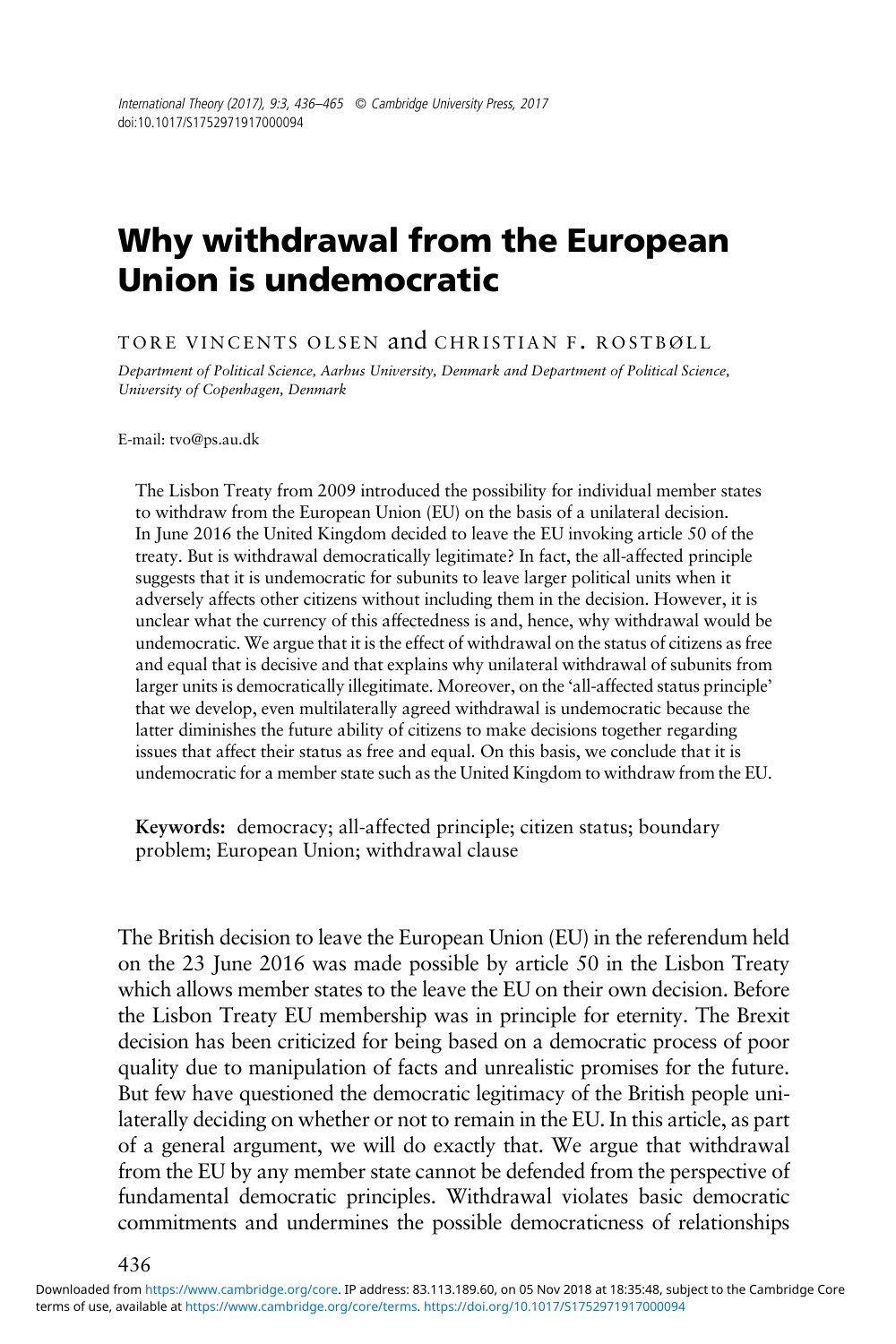that should be democratic. The main reason for this assessment is that EU citizens across borders mutually affect each other's fundamental interests and that the EU affords citizens with a status of individual rights holders and co-rulers that would be seriously affected by unilateral withdrawal by one state. The problem is twofold. First, all those whose status is affected by the decision to withdraw are not included in making it. Second, by withdrawing from the EU, citizens will be less able to rule together democratically with regard to the issues that affect them and their status across borders. While some degree of national self-determination is called for by democratic principles, national self-determination cannot be absolute; that is, it cannot trump the democratic right (of other citizens) to participate in decisions that significantly affect them as individuals and as citizens; a right which is (otherwise) institutionalized by the EU. We therefore conclude that unilateral and even mutually agreed withdrawal from the EU cannot be defended on the basis of democratic principles as easily as some believe.

We build our case against withdrawal from the EU on a development of the all-affected principle, which says that all those affected by a decision should be included in making it. In the literature, there has been a discussion about what is the relevant understanding of being affected; what the currency of affectedness is. A central notion is that it is the affectedness of individual interests, either actually or potentially, that explains why and when people should be included in decisions. This results in the all-affected interests principle. Another idea is that it is not the fact that one's interests are affected that is decisive for whether one should be included in decisions or not but that one is subjected to potential coercion. This results in the allsubjected principle. Building on the criticism of these two principles and taking inspiration from the literature on non-domination, we develop our own conception of the currency of affectedness and formulate the all-affected status principle, which states that persons whose status as free and equal is mutually dependent should be ensured democratic equality through inclusion in common political institutions.<sup>1</sup>

The discussion of EU and democracy has often been based on disputes about which model of democracy to apply to the EU. Judgements about EU democracy are made dependent on which model of democracy you subscribe to, for example, whether you are committed to a realist or an idealist model of democracy, and on whether you think that the member state is the primary locus of democracy in the EU or you hold faith in a federal EU democracy. Of course, few people are completely satisfied with

 $<sup>1</sup>$  This does not exclude the possibility of different levels of government, but all those whose</sup> status is affected by one another should be able to participate equally in the political institutions that determine their overall status.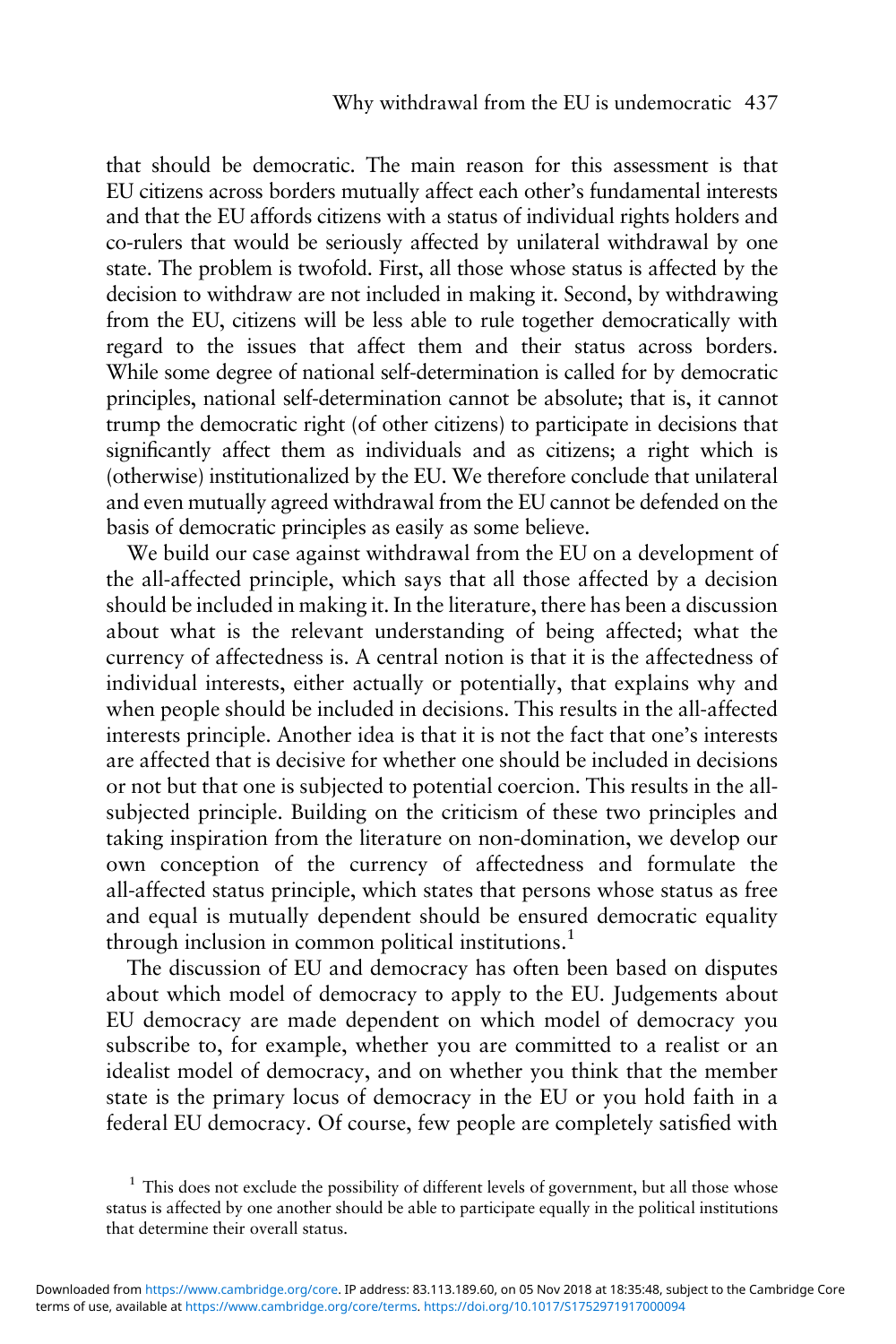discussing EU democracy in this manner because the choice between models seems arbitrary. To avoid this, efforts are made to outline minimal and typically realist accounts of democracy that can serve as a common ground for deciding between models (e.g. Moravcsik [2002](#page-28-0); Føllesdal and Hix [2006](#page-27-0)). The trouble with this approach is that it is tied to convention and fails to provide a critical standard for evaluating current democratic affairs.

But the general idea is sound: common ground is needed to decide between models. And the common ground must be based on 'the point of democracy'. While this point is contested, there is a common core of principles that cannot be denied without leaving the democratic terrain (cf. Connolly [1993\)](#page-26-0). We base our argument on the all-affected principle. We contend that it is hard to deny that this is a key democratic principle. Models of (EU) democracy must show that they can live up to this principle in one way or another. Taking this starting point also means that our argument is at a higher level of abstraction than the usual 'models of EU democracy approach' while at the same time giving us some leverage to criticize specific models, especially those which would have no democratic objections to member states leaving the EU.

So while some might think that the all-affected principle is tied a specific model of democracy, for example, a national model of democracy, the argument goes the other way round: all models of democracy must be tied to the principle to be models of democracy. Conversely, some might think that the all-affected principle is per se a cosmopolitan principle. However, this is also not true. We will develop the principle in a manner that takes other democratic intuitions into account so that it does not necessarily imply global political institutions, but only have such implications under certain conditions. Also, some might fear that our approach ignores the democratic benefits and values tied to established democratic institutions and to stable and bounded political communities, and not least to national self-determination. However, we will show that in the context of the EU it is possible to accommodate these values and benefits. Extensive national self-determination does not conflict with the all-affected principle, as we develop it; only sovereign or absolute national self-determination does so.

Finally, our argument is limited to the point that withdrawal cannot be defended on democratic grounds. It does not address whether other principles than democratic ones can account for the political legitimacy of international or supranational organizations such as the EU (Buchanan and Keohane [2006\)](#page-26-0). Our claim is that it is undemocratic to leave the EU, not that it is illegitimate all things considered to do so. To make the latter claim would require more work than we are able to do here. Our argument is conditional on the acceptance of democratic principles being relevant in the present case.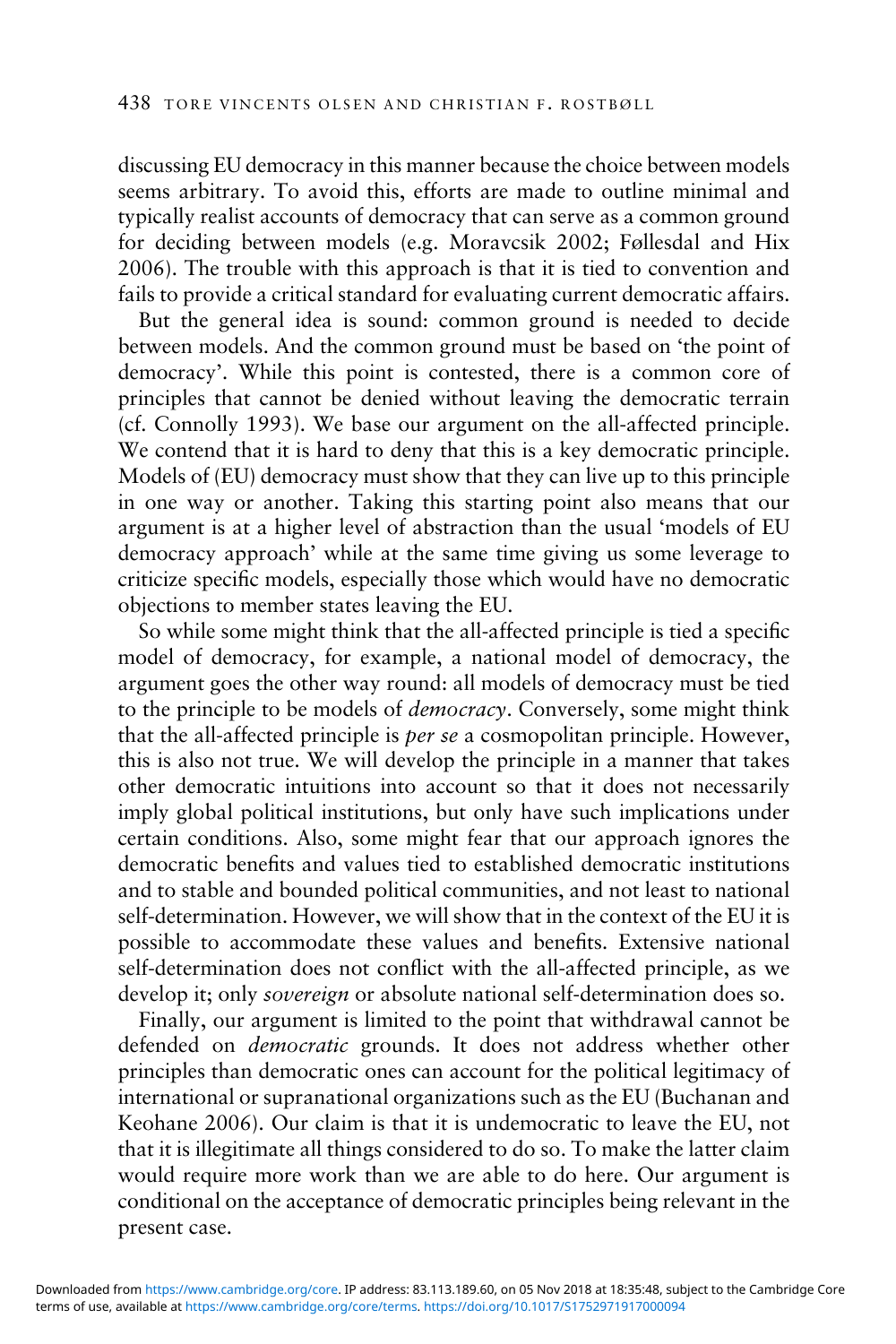The structure of the paper is as follows. First, we briefly explain the case regarding the right to withdrawal from the EU. Then, we discuss the fundamental nature of democracy and advance the argument that democratic principles can say something about how to constitute the demos. In this connection, we propose a version of the all-affected principle that focusses on a republican notion of status. This is followed by a response to nationalist and statist arguments against expanding the demos. Having these theoretical arguments in place, we turn to an application of our all-affected status principle to the case at hand, arguing that withdrawal from the EU is detrimental to the democratic status of current EU citizens. Finally, we consider some EU-specific objections to our argument, for instance, regarding the democratic deficit of the EU and the idea that the EU should be seen as a demoi-cracy, in which a unilateral right to withdraw is inherent.

## The right to withdraw and European citizenship

According to article 50(1) in the revised Treaty on the European Union (TEU), 'Any member state may decide to withdraw from the EU in accordance with its own constitutional provisions' (EU [2010](#page-27-0)). The withdrawing member state should notify the European Council of its decision, and after obtaining the consent of the European Parliament, the Council of Ministers, acting on the basis of a qualified majority, should conclude an agreement with the withdrawing state on 'the arrangements of withdrawal' and 'the framework of its future relationship with the Union' (EU [2010,](#page-27-0) TEU article 50(2)). These formulations suggest that withdrawal would be based on multilateral agreements, but this is not the case. If no agreement between the withdrawing state and the remaining Union is reached, the treaties will 'cease to apply' 'two years after the notification'. It is hence an unconditional unilateral right to withdraw, only limited by the 2-year-waiting period. The rationale of the clause is that the member states remain the 'masters of the treaties' (Hofmeister [2010](#page-27-0), 592). It underlines the equality and sovereignty of states and the right to national self-determination. As the Lisbon Treaty moves the EU ever closer to (qualified) majority voting, the previously dominant principle of unanimity and national veto is replaced by a right to exit (Holberg [2010](#page-27-0), 16).

Through its fundamental principles, freedoms, rights, and the concept of EU citizenship, the EU supplies individuals with rights across borders, both as legal subjects and as citizens (cf. EU [2010](#page-27-0), TEU article 2, 9–12). While originally tied to the creation of the internal market and an integrated European economy, rights are now seen as protecting important individual interests (De Burca [2011](#page-27-0)). Similarly, institutional reforms to enhance the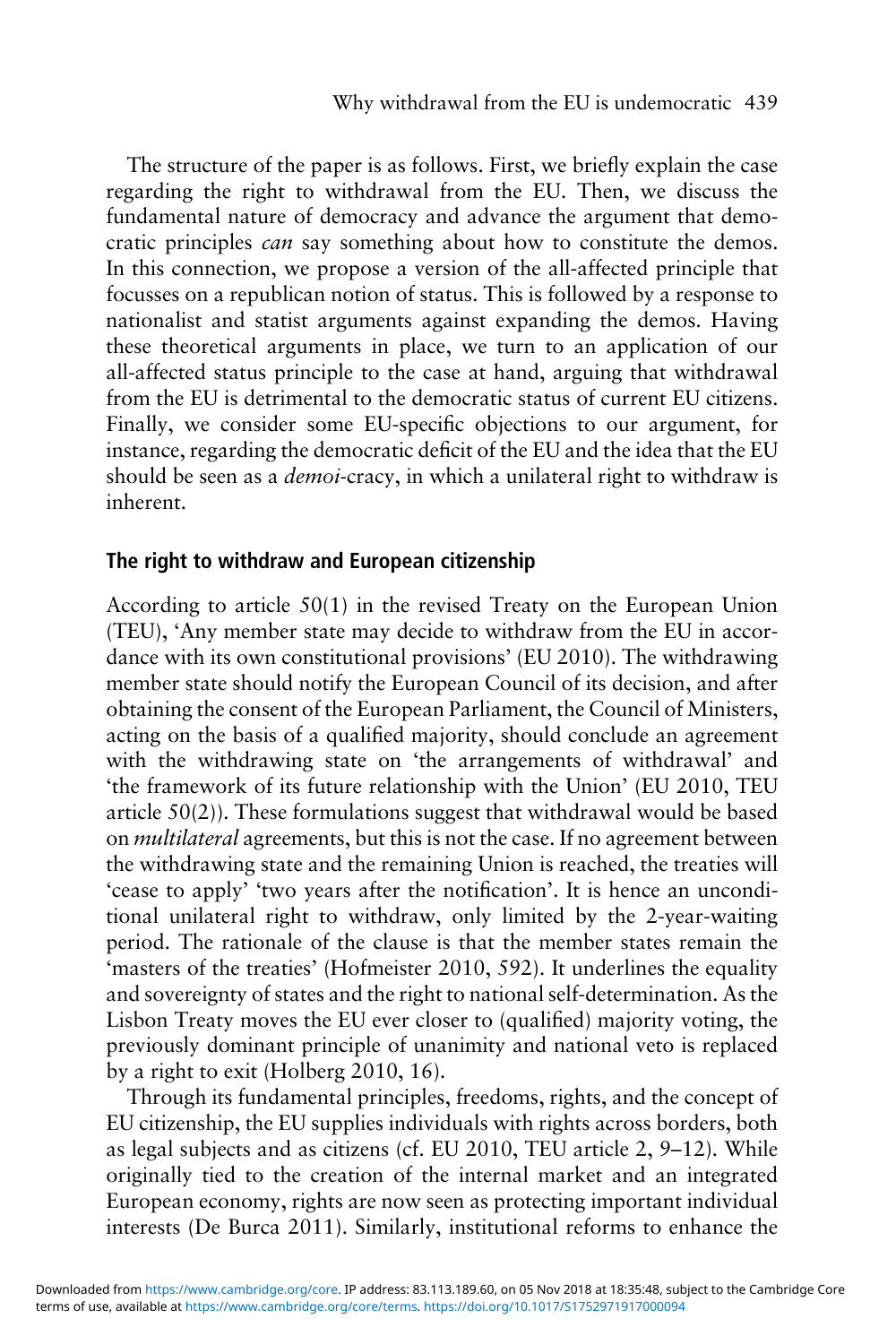powers of the European Parliament, to include the national parliaments in the EU legislative procedure as well as the introduction of the citizens' initiative point to a conception of 'active citizenship' in the EU that is not sufficiently realized by long chains of formal political representation alone. As legal subjects or private individuals, EU citizens are able to move to another EU country to work, study, retire, buy property, make contracts, and receive and supply services and goods as they see fit, bringing their family with them (or creating a new one). Abroad, they have to be treated as local national citizens with regard to almost all institutions and public goods and services, and they are entitled to vote in local and European elections. Staying home, EU citizens can, as private individuals, avail themselves of goods and services (private and some public) supplied in other EU countries, and buy property and make contracts there, and so on. Through national and European institutions, they can, as citizens, exercise political influence on political matters that affect them in a significant manner. The right to withdraw from the EU must be seen against this double status of EU citizens; the double status of having rights across borders not only as a subject to law but also as the source of law. This double status implies that one's status as a rights bearer cannot be changed without one being able democratically to take part in the decisionmaking process in which this status is changed. In principle, the EU respects each EU citizen's 'status as a ruler' across borders (cf. Brettschneider [2007](#page-26-0), 3, 19). To be precise, our concern is not just the nominal status of being an EU citizen, but the material content in terms of which relations you are standing in with whom. The fact that one country's citizens could nominally remain EU citizens and in sense keep an unchanged status even after all other countries have left the EU is not what we discuss here.

The exact interpretation of the legitimacy basis of the EU is likely to always be disputed (Olsen [2011](#page-28-0)), and the EU is the result of a compromise between different views of what the EU is and should become. Nonetheless, there is a tension built into the way that the EU is constituted between the EU citizens as rights holders and co-rulers across borders and the right to withdraw since the latter removes 'the rights of others' (Benhabib [2004\)](#page-26-0) without giving those others a say in the matter. We argue that this tension should be resolved to the benefit of the EU citizens as co-rulers and rights holders and that this could be done without undermining the value of national identity and self-determination.

## Democratic principles, democratic procedures, and constituting the demos

Our question is whether a member state's unilaterally withdrawing from the EU can be defended with democratic reasons. Democratic reasons will refer to democratic institutions, democratic criteria, or democratic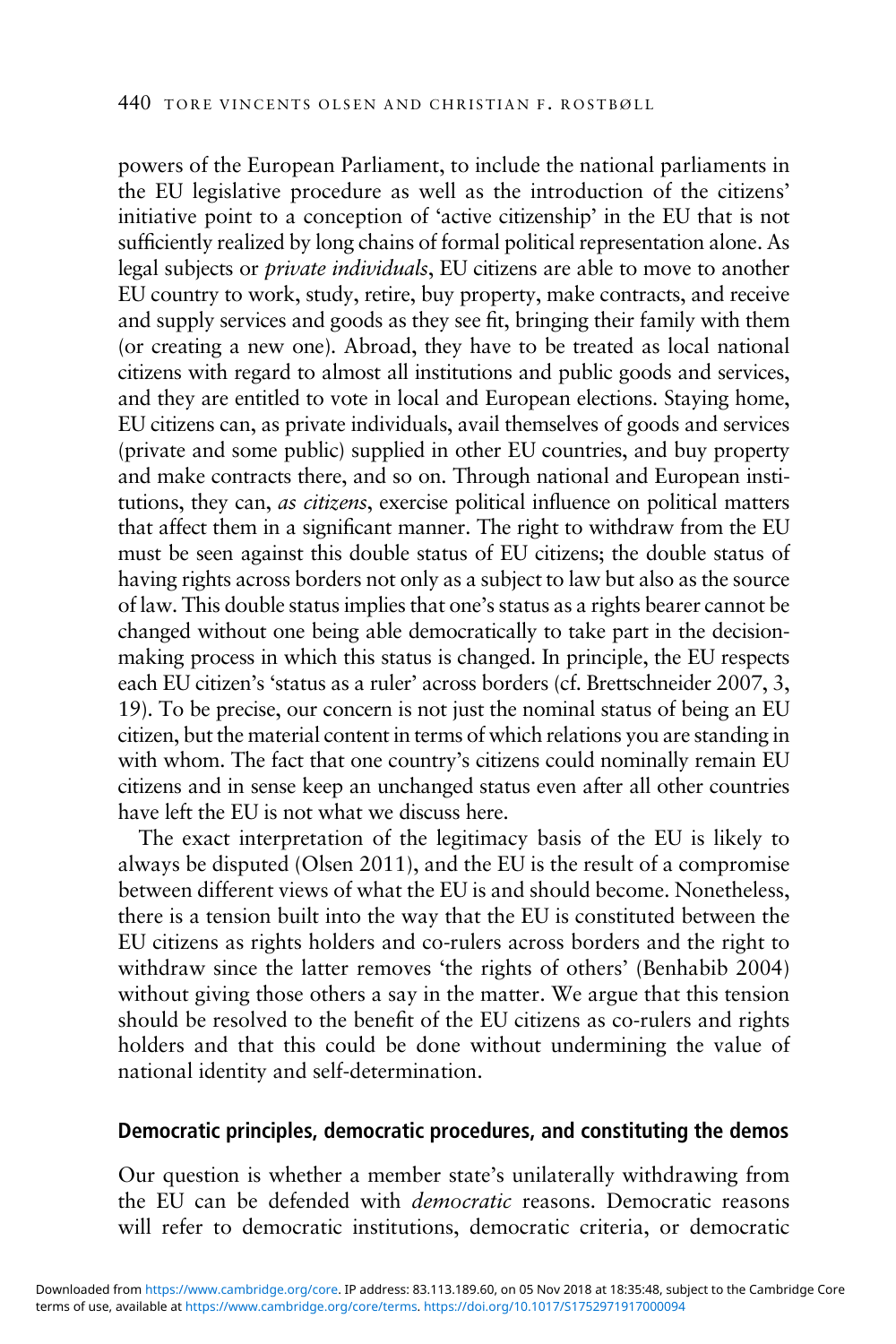principles rather than extra-democratic reasons of, for instance, efficiency or justice. Obviously, everything hinges on what counts as a (good) democratic reason, and the following discussion is aimed at clarifying that question.

To begin with, it is not sufficient for a decision to be democratic that it is made through democratic procedures, for instance, by representatives elected in free and fair elections or by a referendum, since such a decision is not immune from criticism based on democratic reasons. First, if a decision undermines the preconditions for making democratic decisions in the future, for instance, a decision to disenfranchise a large portion of the population, it cannot be called democratic. There are good democratic reasons for criticizing such a decision. Second, we must ask who were entitled to participate in the political process that produced the decision. A decision made following a democratic method would still fail on democratic terms if only a small part of the population were entitled to participate, as in South Africa under Apartheid (Dahl [1989,](#page-27-0) 121–22). Our reasons for objecting to calling a decision democratic only because of the method used are respectively forward-looking and backward-looking. The first looks to the consequences for democracy in the future. The second looks backward to a democratic criterion of inclusion.

The boundary problem of who should belong to 'the people' that is to rule themselves has been taken for granted and largely ignored in the history of democratic theory (Dahl [1990](#page-27-0), 45ff). Some theorists have claimed that democratic theory can say something only about procedures and little, if anything, about boundaries and that the determination of boundaries must therefore be left to history and force (Schumpeter [1975,](#page-28-0) 243–45; Whelan [1983,](#page-29-0) 40; Saunders [2011](#page-28-0)). But that is hardly satisfactory when – as in the present case – we have a conflict between different possible demoi as the right one to make a decision. While it is true that the initial constitution of the demos cannot happen using a democratic procedure because we do not know who should be included in the vote, this position relies on an understanding of democracy that fails to distinguish between fundamental democratic principles and the institutions or decision-making methods that are thought to instantiate these principles (Arrhenius [2012\)](#page-26-0).

Note, also, that if democratic theory can say nothing about the constitution of the demos, then democratic theory cannot say anything about whether unilateral or mutually agreed withdrawal between citizens of all member states of the EU is most democratic. As long as a democratic decision-making method is used, the result must be accepted as democratic. This means that democratic theory cannot assess one composition of the demos over another, say, a national member state based one over one based on all EU citizens – and thereby that citizens of a withdrawing state cannot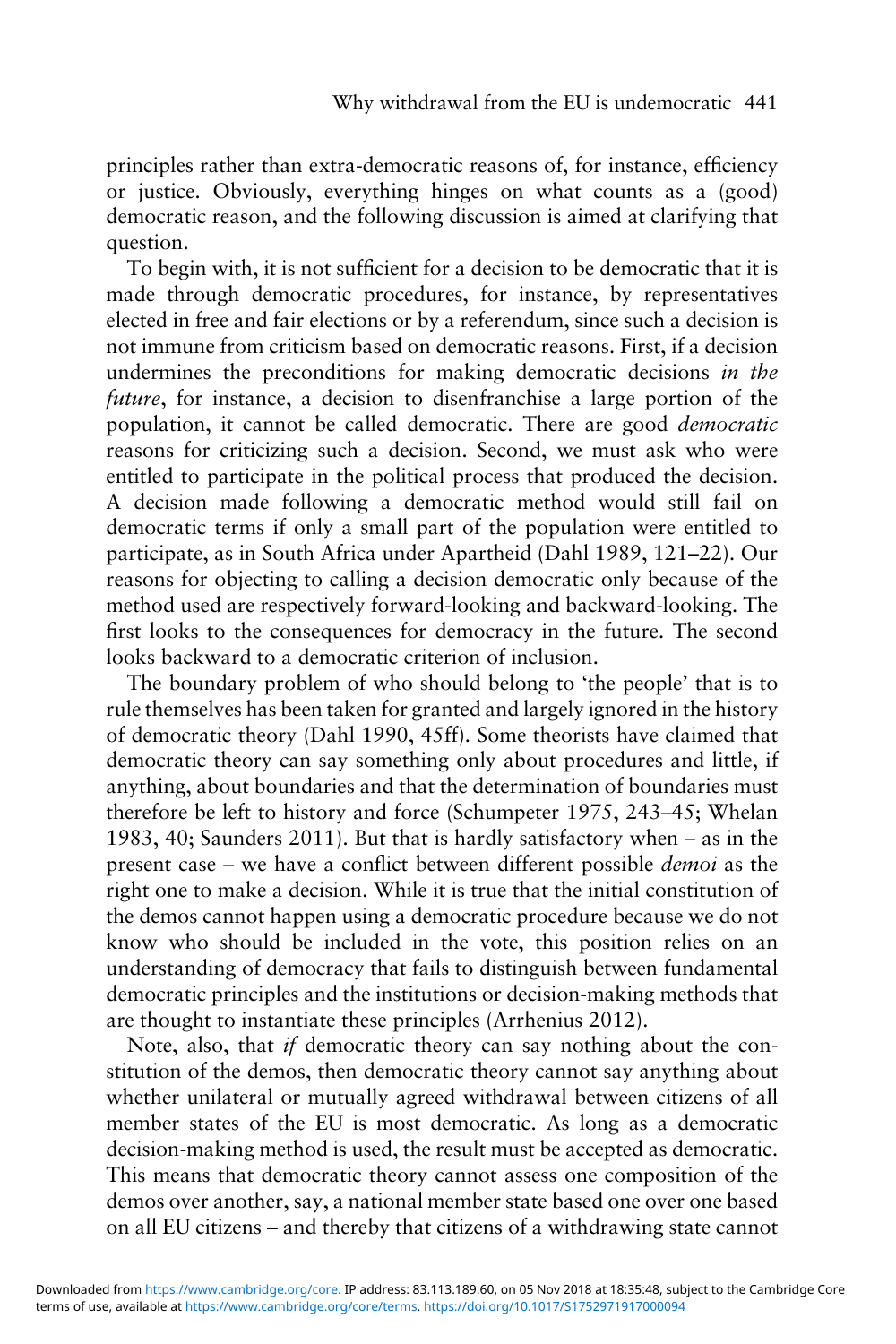complain on democratic grounds if their decision to do so was overruled by members of a European demos.

The debate initiated by proponents of some version of the 'all-affected principle', which says that all those affected by a decision should be included in it, is helpful here. Considering the democratic reasons that can be given for delimiting the demos, we begin with the all-affected principle and develop it against the criticisms that have been levelled against it for not taking the nature of democratic rule itself sufficiently into account. We then turn to the second set of criticisms of the principle, which are mainly based on the qualities of nations and/or states as the basic units for democratic rule. We address these criticisms either by showing that more weight ought to be given to the rights of others affected or that institutionalizing our version of the all-affected principle does not – in a reasonably realistic interpretation of it – undermine the democratic qualities that critics think it does.

## Identity of rulers and ruled

Our democratic intuitions imply that there ought to be some kind of identity between rulers and ruled. It does not seem democratic for demos A to make decisions for demos B that does not apply to A itself, even if A followed a democratic procedure. More interesting is the case in which A makes decisions for itself, which also subjects or affects other people. This means that even if demos A is only intent on ruling itself, these other people may still complain that complete identity does not exist between rulers and ruled since they are affected but have been left out of the decision making.

Contemporary literature distinguishes between two different principles that help to specify what it means to be ruled. The first is the all-subjected principle, which says that all those subjected to a rule should have an equal say in its formulation. Usually, being subjected means being subject to coercive force, as one is to a state's laws. The second is the all-affected principle, which says that all those who are (relevantly) affected by a decision should have an equal say in its formulation. There are different versions of the all-affected principle, depending on how 'relevantly affected' is specified. Most commonly, the all-affected principle is understood as an all-affected interests principle, saying that it is the effect on your interests that triggers the right to participate (Dahl [1990;](#page-27-0) Goodin [2007;](#page-27-0) Arrhenius [2012](#page-26-0), 49). From the domestic point of view, the all-subjected and the all-affected principles are often used in order to argue for an extension of who has a right to participate to 'outsiders' (Goodin [2007](#page-27-0); Abizadeh [2008\)](#page-26-0), although not always, since it may exclude long-term expatriates from participation in their countries of origin (López-Guerra [2005](#page-28-0)).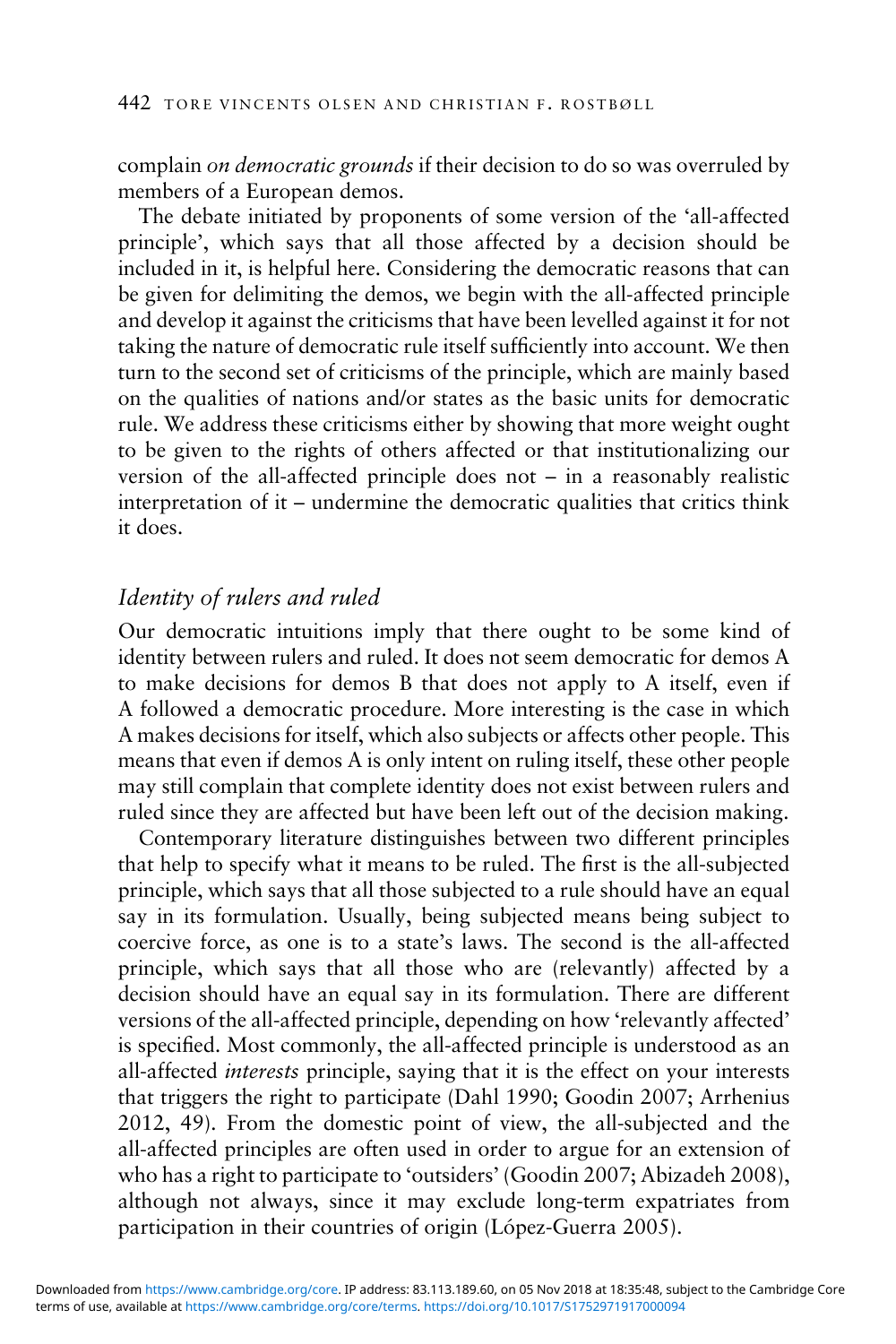'Perhaps the most common justification given for democracy is that it is essential to the protection of the general interests of the persons who are subject to the regulations or actions of the officials of the state' (Dahl [1989](#page-27-0), 93). Mill argued that 'the rights and interests of every or any person are only secure from being disregarded, when the person interested is himself able, and habitually disposed, to stand up for them' ([1991,](#page-28-0) 245) and, therefore, that each person should have a right to vote in democratic elections. Note that if democracy is justified by its protection of interests, then it simultaneously justifies an all-subjected or an all-affected principle. If my right to vote is necessary for the protection of my interests, then I should have the right to vote in any decision process that (subject me to a rule that) affects my interests. If democracy is about protecting interests, there must be identity between those whose interests need protecting and those who can participate.

This also means that it is unclear why we should accept the all-subjected principle rather than the more expansive all-affected principle. If interests are what matter and not only the fact that one is part of an already constituted demos and subject to an already existing state (as presumed in the quote from Dahl above), then why not be concerned with the people who are nonetheless affected by the decisions of that state? Note also an important difference between the two principles. The all-subjected principle 'takes the existence of a political unit for granted. It assumes the state as a primary boundary or threshold for inclusion and exclusion and then argues that all those subjected to political rule within its boundaries ought to have a say in its making' (Näsström [2011](#page-28-0), 117). The all-affected principle, by contrast, does not take the political unit for given but can be employed to determine which political units are most appropriate to establish to give people the opportunity to protect their interests.

#### Democracy is not just interest protection

It might be questioned, however, if the best way of understanding the ground of democracy is in terms of protecting interests since it appears to reduce persons to 'moral patients'. Democracy is rather about respecting persons as 'agents' capable of deliberation and reasoned choice: 'Democracy is essentially a matter of rule by the people. That is, a matter of their agency' (Saunders [2011](#page-28-0), 287).

Indeed, the use of 'interests' is often unclear in the discussion of the allaffected interests principle. As mentioned above, from the domestic point of view, it appears to be an inclusive principle. However, from the global point of view, it is often seen as, and at times criticized for, being an exclusionary principle leaving out all those who might not be directly affected by any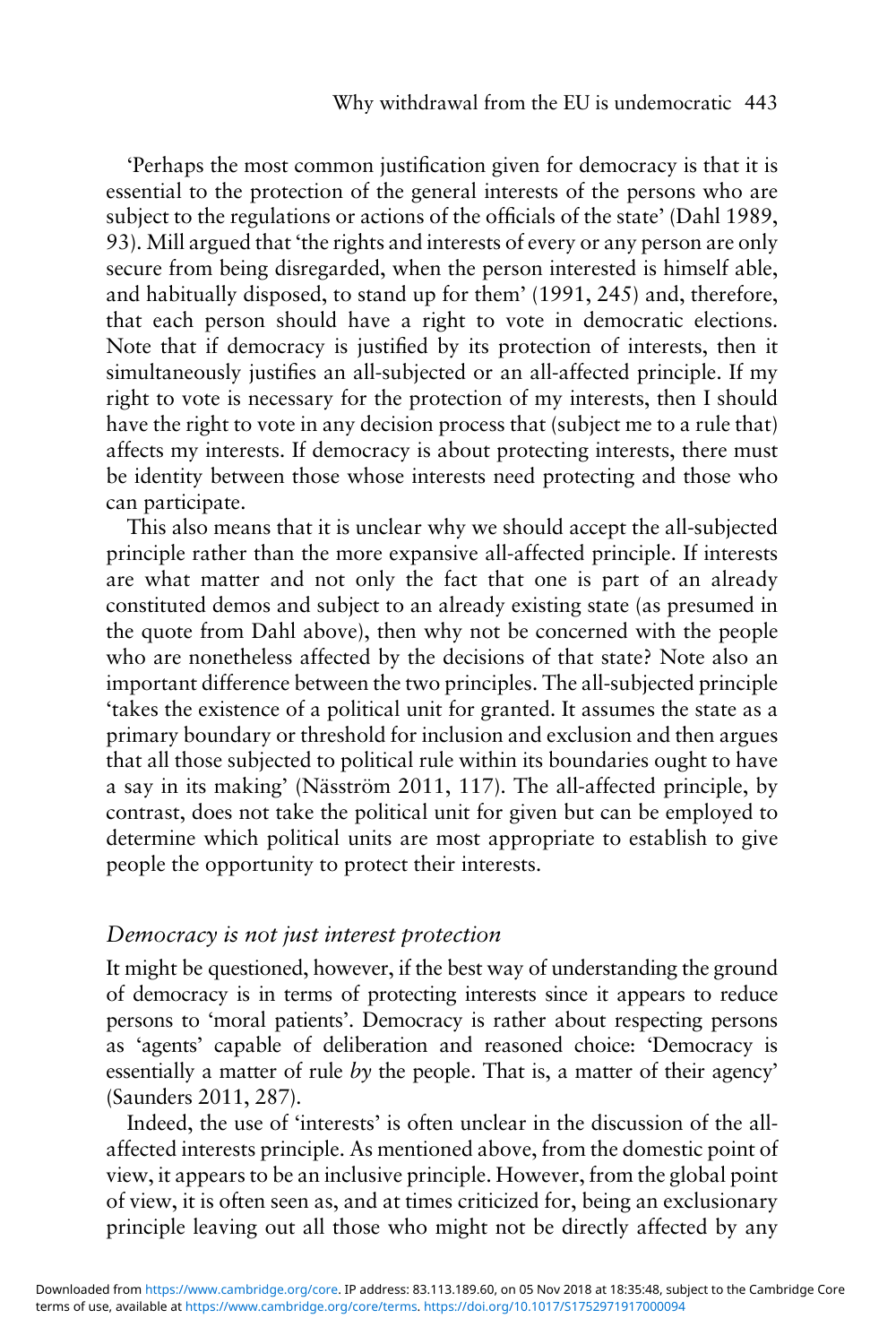given decision or policy (T. McDonald [2012](#page-28-0)). The presumption often is that it is individual interests of various degrees of importance that are affected. Held ([2010](#page-27-0), 304–05) talks about 'needs or interests' at three different levels of importance: (a) those that regard individuals' physical existence, (b) their ability to participate in political and social contexts, and (c) their life-style choices. According to Held, affectedness on physical existence and the ability to participate carries more weight for inclusion into the decision making than affectedness in relation to life-style choices.

While Held's hierarchy of needs and interest may include interests of a more other-regarding nature (i.e. with regard to political participation), Gould ([2004](#page-27-0), Ch. 9, [2012](#page-27-0)) explicitly brings a collective dimension to her differentiation between issues that affect people's negative freedom based on a threshold defined by human rights and issues that affect the joint activities or common projects that people consciously pursue together as a precondition for and expression of their positive freedom. According to Gould, the former ought to trigger a right to influence decisions indirectly by providing input through, for instance, consultation of NGOs, while the latter require that people are given participatory rights. Gould thereby differentiates between different types of affectedness and the ensuing of rights to be included (right to influence vs. right to participate). Basing her democratic theory and the differentiation between the two different kinds of 'input' rights on equal positive freedom or 'equal agency', she follows authors such as Saunders in the emphasis on 'agency' and centrality of participation in determining common activities (Gould [2004,](#page-27-0) 176). In contrast to Saunders, however, she does not think that common activities or projects are limited to national boundaries and mentions the EU as an instance of a common project that reaches beyond national boundaries (Gould [2012\)](#page-27-0). Still, even in pointing out the centrality of co-determining 'joint activities' and providing more guidance as to what it means to be relevantly affected, it is not clear that she moves beyond an individualistic or self-regarding perspective. Therefore, as other champions of the allaffected interests principle, she fails to address a central expectation associated with citizenship, namely, the orientation towards and participation in the determination of the public good.

Marchetti [\(2012,](#page-28-0) 33, 38) touches upon this issue in his criticism of the allaffected principle. He thinks it is unable to take into account the impartial view of citizens deliberating about 'political justice' and is concerned that it excludes people who are not directly affected by decisions from participating in the determination of public values. This leads him to propose an all-inclusiveness principle as the basis for a global demos underpinning a vision of cosmo-federalism.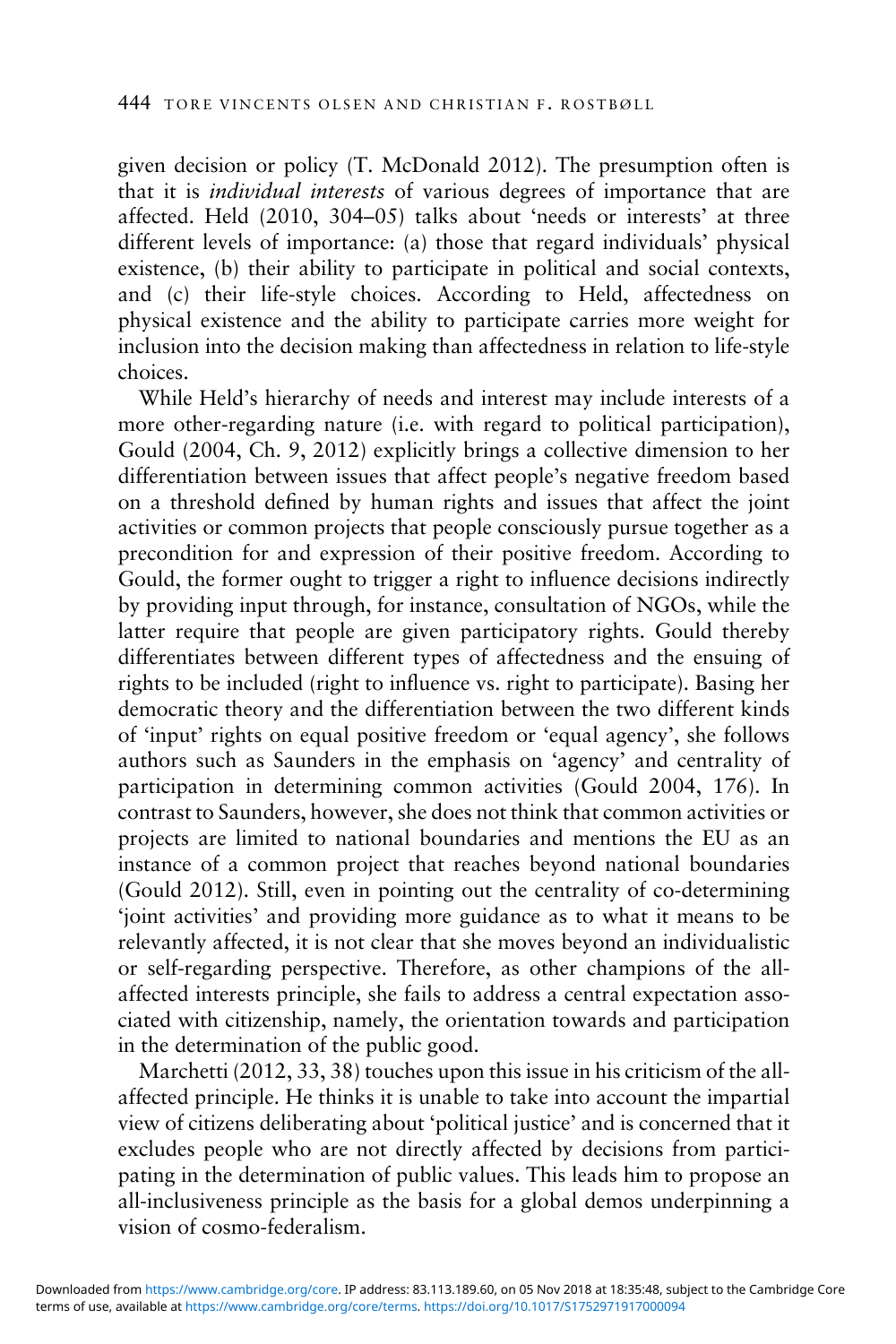The other-regarding perspective, taking the interests of others into account, shows an important intuition about democratic citizenship that the individualist conception of the all-affected principle neglects. However, it also raises difficult issues regarding 'which public's values' (or whose interests) one should be concerned about and entitled to participate in the determination of. This applies in particular if this other-regarding perspective is conceived as a moral perspective rather than as pertaining to the public values of a bounded ethical community. A moral perspective does not readily yield separate jurisdictions.

## The all-affected status principle

Grounding democracy in protection of individual interests involves too strong a focus on the output of political decision making at the cost of a concern for input, agency, and participation in the determination of public affairs. Nonetheless, we run into absurdities if we say that democracy is only about providing opportunities for agency, and we need to supplement the moral perspective, which yields no boundaries, with a guiding principle for structuring the boundaries of the demos. Democracy is not only about acting; it is about acting on ourselves. It is a matter of people jointly acting for their own shared purposes.

The best way to think about this, we suggest, is to see democracy as, fundamentally, being about securing persons' political standing or status in relation to each other. In this view, democracy is justified because it constitutes a relationship among persons in which their political status as free and equal is respected. This status is not merely one of being equally free as subject to the laws but a status of being equally free as participants in making the laws that determine one's status. This notion connects to the fact that the EU treaties give citizens a double status of rulers and rights bearers across borders, even if that status is in tension with the notion of the member states as masters of the treaties and the right to withdraw.

We will refer to the fundamental principle of democracy as the principle of affected status. It says that people whose status as free and equal is mutually dependent ought to be included and remain in common democratic decision-making. Status, in this interpretation, is not something one can possess or understand independently of one's relations to other persons but, rather, a relation in which one stands to other persons. We speak of the specific status of being free and equal, by which we mean a form of reciprocal relationship in which no one can decide for others or bind others in ways that do not equally bind themselves (Rostbøll [2016\)](#page-28-0). Persons are mutually dependent for their status as free and equal, when they cannot avoid standing in relationships that are either egalitarian or non-egalitarian, non-dominating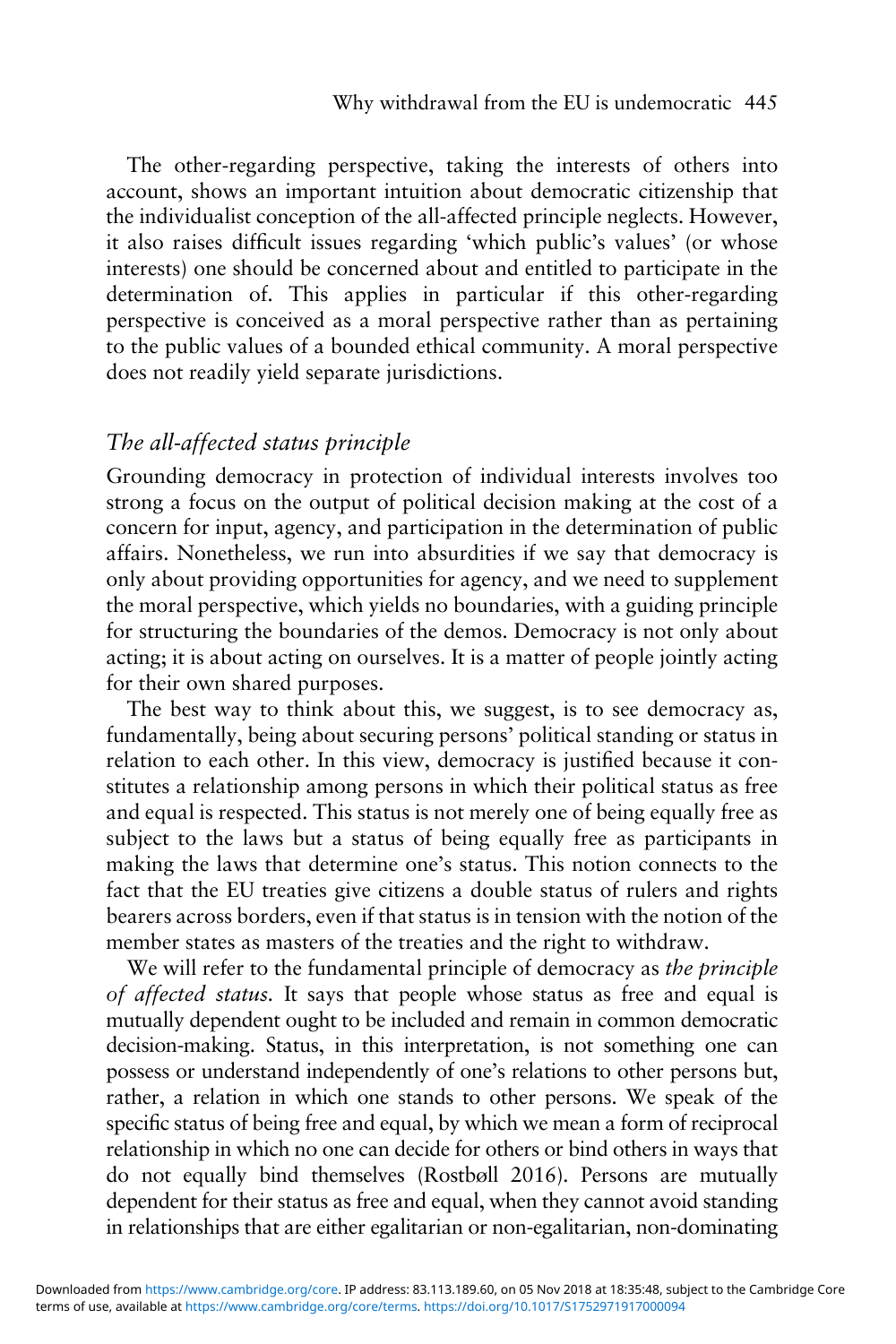or dominating. Thus, the principle applies among persons that have interactions that affect their status as free and equal. It says that when we have such interactions, we ought to join or remain in common democratic decisionmaking. If we do not join together democratically, we will be related in ways that does not respect our reciprocal standing as free and equal persons. Note, the status principle does not encompass all the positions we occupy in relation to others, but only the relationships that affect our fundamental standing as free and equal persons.

Because the status principle appeals to a relational understanding of people's status, it escapes the self-regarding aspect of the all-affected interests principle. It provides a moral basis of democracy as a matter of realizing an ideal of relating persons to each other in a way that respects their status as free and equal in relation to their ability to protect and further their private interests and their perception of the public interest. This moral basis of democracy can explain not only why we ought to make collective decisions following democratic procedures; it can also inform how to constitute the demos that makes democratic decisions. Democratic procedures respect the involved persons as free and equal insofar as they include them in collective decision-making, where each participates as an equal in giving laws to these same persons. The ideal of securing the status of being free and equal cannot ignore who is included in the decision making. If some persons can only have their status protected by being included in the decision making because they are dependent for their status on others included in the decision making, they ought also to be included.

The status principle might seem equivalent to the all-subjected principle insofar as they both say that anyone whose status is affected by a decision should be included in making that decision. But in contrast to the all-subjected principle, our status principle does not take the political unit for given. The status principle can say something both about who should participate in the decision making of the political units we already have and provide guidance regarding which political units we ought to have (or ought to establish). The status we speak of is not merely the positive legal status of a person but an ideal of how persons ought to stand in relation to each other. This ideal is one that calls for positive law and democratic institutions, but it is not irrelevant to this ideal how the borders between the political–juridical units are drawn. The principle requires that one shares political institutions with those to whom one is vulnerable in terms of one's status. Thus, the point is not merely to have a certain legal and political status, but to enjoy the status as free and equal *in relation to persons with* whom one interacts in ways that conditions one's fundamental status.

Kant ([1996a](#page-27-0), 451) argued that people who live 'side by side' should establish a common legal order to ensure the status and external freedom of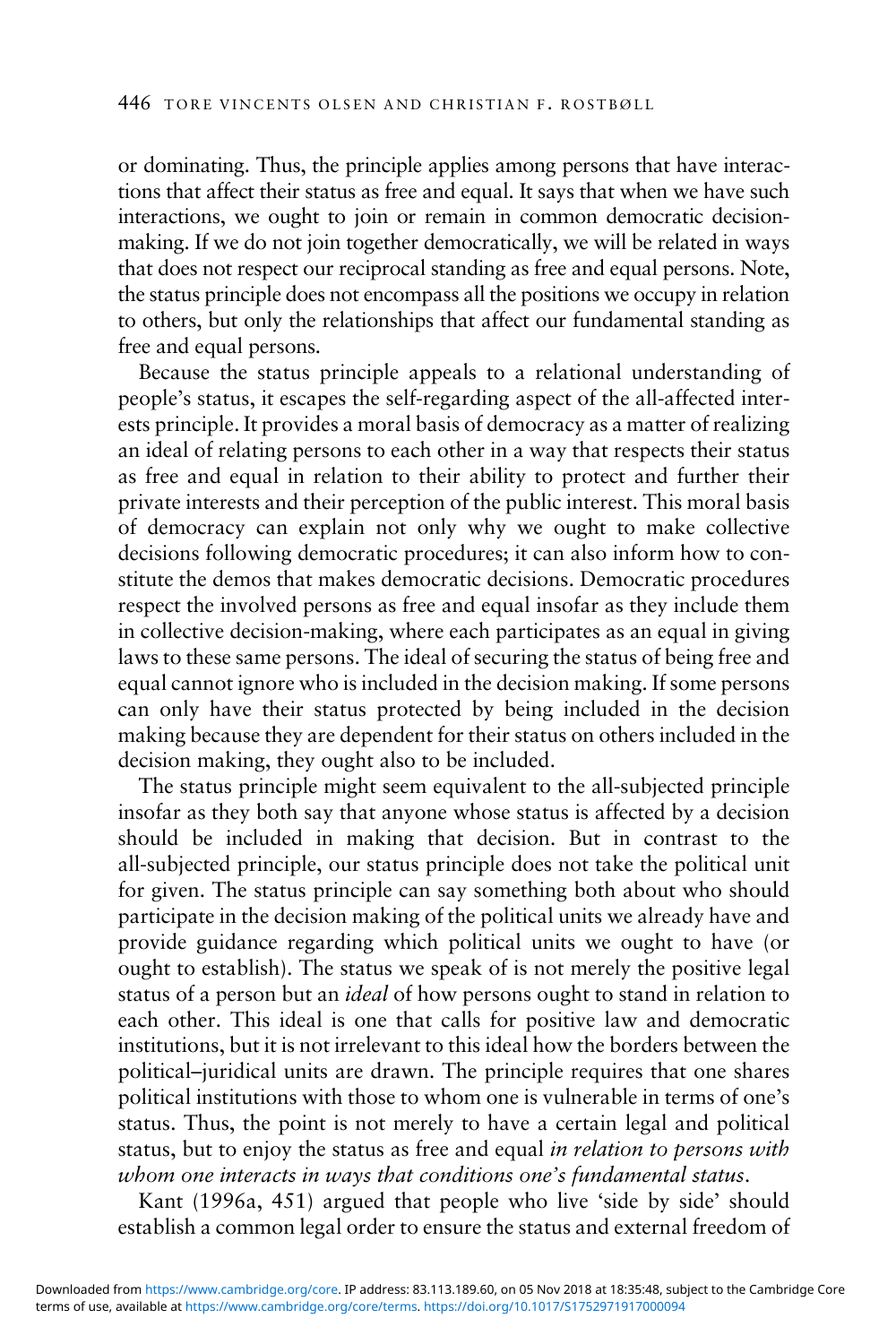all. He thought that everyone would eventually consider themselves part of a universal community and therefore ought to establish a cosmopolitan law to ensure each other's freedom (Bohman [2007](#page-26-0), 23–24). The problem with this approach is that it is not very helpful in relation to dealing with the boundary problem unless we are satisfied with a world state of sorts. An alternative is to look at interdependence. Interdependence entails that actions and events taking place far away may have a very immediate impact on our lives here and now. But how does this affect status? We here take inspiration from the republican literature on domination and non-domination (Pettit [1997, 2010](#page-28-0)). You are dominated when others have the capacity to exert alien control over you and to interfere in your possible choices arbitrarily, that is, in a manner that does not track your interest in making certain choices, including acting on your perception of the public interest (e.g. proposing or criticizing specific policies). The relation between dominator and dominated is basically one of inequality; it involves an unequal status between the agents.

According to Pettit ([1997](#page-28-0), [2010\)](#page-28-0), for domination to take place the dominating agent must have an intention to control the dominated party and the relation of domination should be common knowledge for all involved parties. This seems right since not all social and natural 'events' that interfere randomly with one's choice possibilities could be counted as domination (e.g. tsunamis and financial breakdowns). In light of the interdependency that globalization brings with it, this raises some issues regarding how to deal with unintended consequences of decisions and actions, that is, in regard to actions and decisions that randomly interfere with one's choices. Global competition driving whole industries and their workers out of business cannot be considered domination without further qualification. But threats of 'price dumping' as a means to control others' actions can. Bohman has argued that globalization brings with it asymmetrical relations that entail that specifiable but indefinite groups of people are involuntarily included into and often differentially affected by global structures of interdependence. This amounts to a form of domination (Bohman [2007,](#page-26-0) 25–26). While the intention and common knowledge dimension becomes less prominent in this conception of domination, it paves the way for the realization among involved parties that they are interfering/being interfered with arbitrarily. The potentially emerging consciousness of being tied together in this manner enables people at both ends of the relation to realize that their relation is one of domination in which their status is vulnerable to each other.

According to Bohman [\(2007,](#page-26-0) 45ff), what is required for citizens to avoid domination in a globalized context is a 'democratic minimum' that gives citizens enough powers to initiate changes in their democratic rights so as to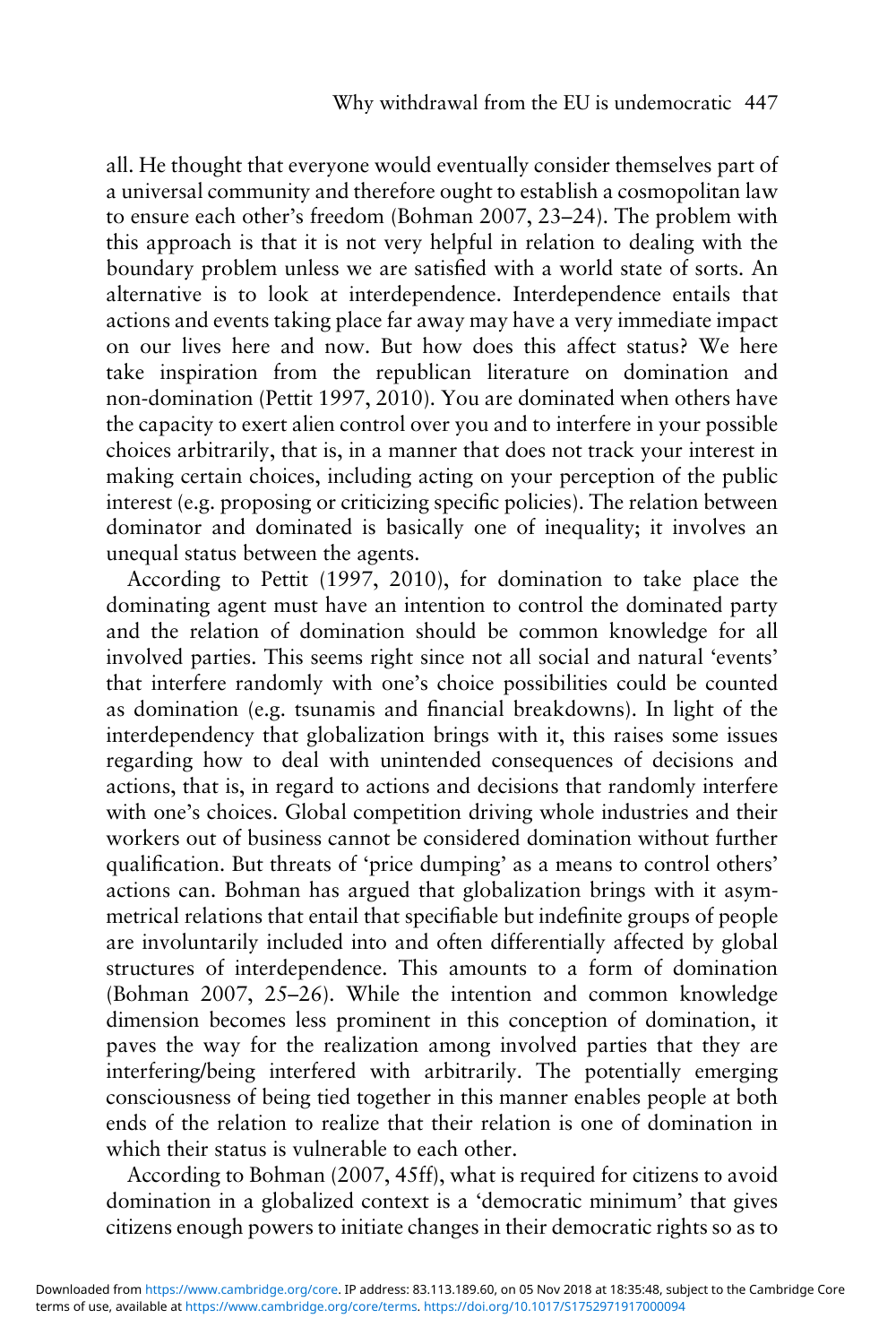counteract domination and further justice. Bohman insists that his theory is institutional but it is vague as to which institutions would be needed to equip citizens with the required reflexive democratic powers (Forst [2007\)](#page-27-0). However, the conception of non-domination is helpful in elucidating how the status of people as equally free can become vulnerable to each other and how this may occur across established jurisdictions and vary in degree. Its advantage is that it can show that status is not conceptually tied to already existing jurisdictions and institutions and that the all-affected status principle, when based on a notion of non-domination, can be used to determine what the proper units for democratic governance are. The all-affected status principle does not, as the all-subjected principle, rely on already established political units.

The question remains, however, what the relation is between nondomination and democratic equality. Pettit ([1997](#page-28-0), Ch. 4) offers an instrumental argument for democratic equality since such equality is most likely to be the best means to realize the highest level of overall non-domination. By contrast, Bohman [\(2007,](#page-26-0) Ch. 3) sees equal democratic rights as intrinsic to realizing non-domination. Thus, the democratic minimum should be conceived as a right to a membership status of a political community that allows citizens to make claims and initiate deliberation with other citizens who possess the same status in order to ensure each other against domination (Bohman [2007,](#page-26-0) 107). From this, and coming back to the notion of common knowledge as an aspect of domination/non-domination, we argue that equality of status is essential for realizing non-domination overall because the knowledge of unequal status would inherently entail domination. The domination would result from the knowledge that others are equipped with powers that might well trump your own (Pettit [1997](#page-28-0), 113). Equality of status is hence inherent to non-domination. This means that the resolution to issues of domination that result from interdependence is to ensure a status of equal democratic membership. Thus, persons who can only be secure in their status as free and equal, as both subjects and makers of law, if they share political institutions, ought to share political institutions.

The all-affected status principle might seem a rather indeterminate principle. However, indeterminacy is not the same as emptiness, and our principle does provide quite clear guidance in some cases. We believe that the case of withdrawal from the EU is such a case because it is clear that current EU citizens are vulnerable in terms of their status in the material sense discussed above to other EU citizens and their governments.

So how, more specifically, can the principle of affected status inform our discussion of who should be included in which decision-making processes? As we have mentioned, there is both a backward-looking and a forward-looking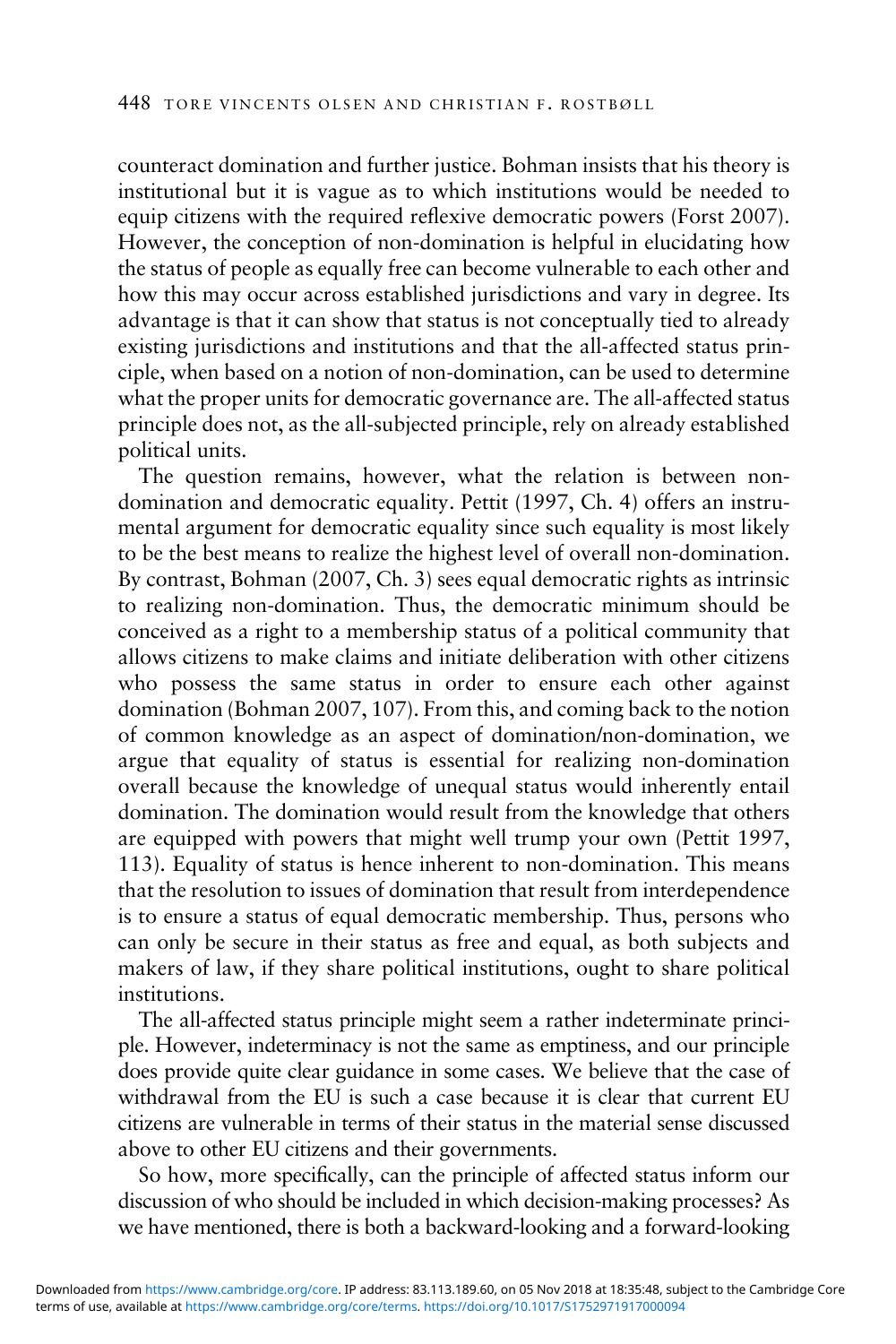version of this question. The backward-looking question assumes that the political unit is given and asks who should be included in the decision making of this unit. The answer based on the status view of equal freedom is that this status is respected only if one can participate in making the rules that determine one's fundamental status; otherwise, one does not stand in a relation of freedom and equality to persons on whom one depends for one's status.

The forward-looking question does not take the political unit for given but asks which division of units best secures the status of equal freedom. From the perspective of the principle of affected status, we do not ask whether our interests are affected in order to determine who should be included. Rather, we ask whether common political institutions are required in order to secure our equal freedom. If persons live so close together that their different purposes are likely to clash, that is, if they are mutually dependent on each other for their freedom, then they ought to unite under a common will and a shared public legal order; they ought to constitute a common demos.

## Against and for expanding the demos

In light of earlier discussions of the nature of democracy and the all-affected principle, we have developed our own version of the latter, the all-affected status principle, and we have indicated the backward- and forward-looking implications of this principle. In general, the latter point to the expansion of the demos beyond any given nation state and concretely against both unilateral and multilateral withdrawal from the EU – as we argue in the next section.

However, other democratic reasons have been given more specifically in favour of delimiting the demos, even against the acknowledged normative force of the all-affected principle. They centre on the necessary preconditions of realizing democratic rule, the quality of the democratic processes and the intrinsic value of national self-determination. In this section, we first briefly list the arguments in favour of delimiting the demos in a certain way, predominantly along the boundaries of pre-existing nations and/or states. We then discuss whether these 'democratic reasons' for delimiting the demos are weighty reasons and whether they reflect legitimate concerns in the case of the EU and in relation to any realistic realization of our all-affected status principle.

Miller [\(2009\)](#page-28-0) has argued that even if the all-affected principle is part of the theory of democracy, there are other central tenets of democratic thought relating to the properties of a 'good demos' that ought to be included in thinking about the boundaries of the demos. He points out that even 'liberal democrats', that is, the democrats *most minded* on including as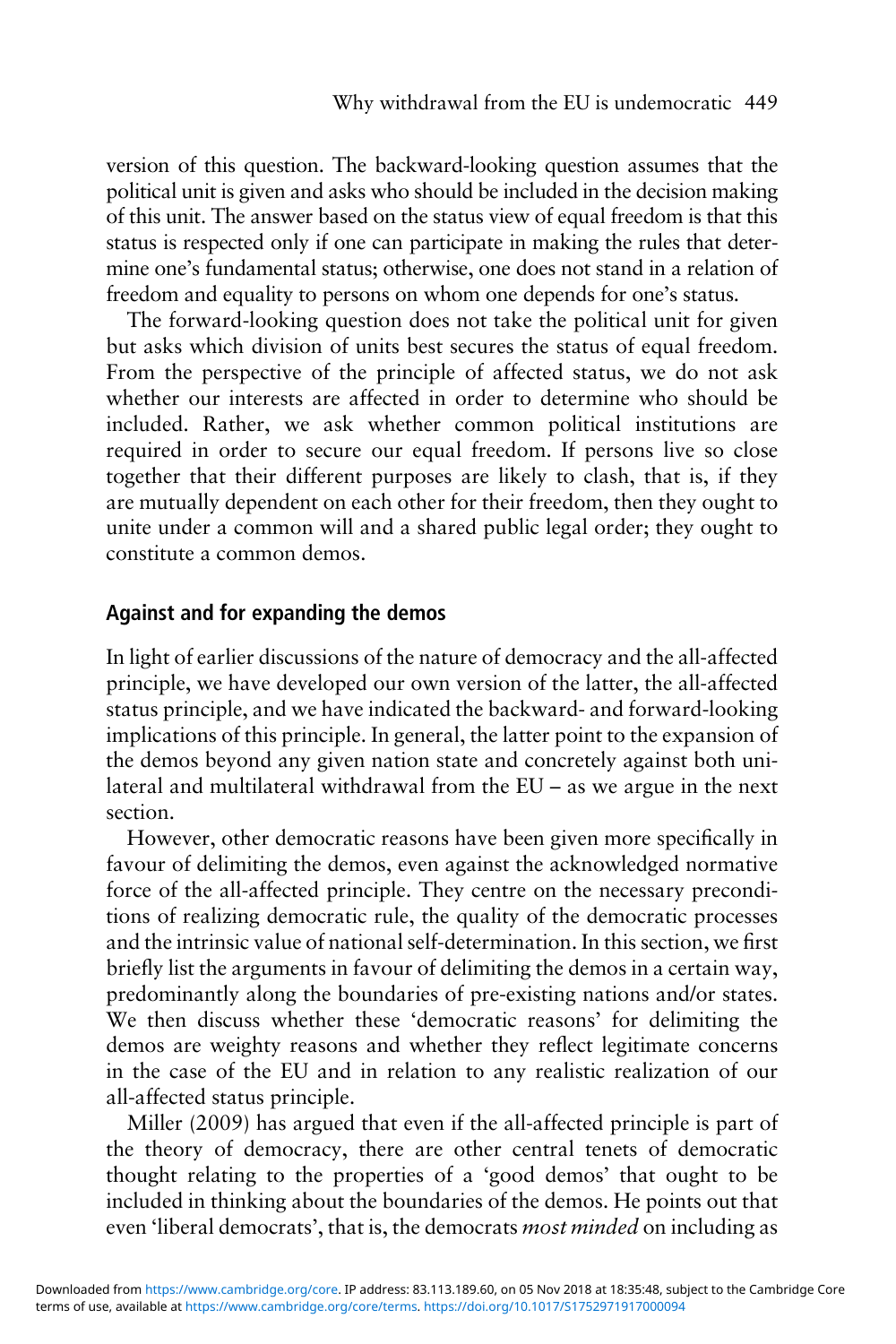many affected interests as possible, find it necessary to delimit the demos. Discussing Mill's argument for representative government, Miller claims that a certain social unity, a shared language and political culture is necessary for holding government responsible and ensuring against its encroachment on the liberties of citizens (Miller [2009,](#page-28-0) 211–12). Miller's liberal nationalist argument points to the instrumental value of national identity and a common public culture for a well-functioning democracy, and he rejects global democracy because of the likely lacking willingness based on shared interests and beliefs of all involved to subject themselves to a common democratic authority (Miller [1995](#page-28-0), [2010,](#page-28-0) 145). The importance of politics in the vernacular and a shared political culture for democracy has also led writers such as Dahl ([1999](#page-27-0)) and Kymlicka ([1999](#page-28-0)) to argue against international democracy. A certain responsive attitude towards co-citizens' claims arising out of a shared identity and political culture is necessary, and only political debate in the common native tongue is genuine and allows everybody to follow and participate in it. Dahl ([1999](#page-27-0)) has also pointed to the inability of 'ordinary citizens' to relate to complex 'foreign policy issues' and make informed decisions. Adopting formal democratic institutions at the international level would thus amount to a form of ideological masquerade, giving elites free rein in the name of a purely formal democracy.

Song [\(2012\)](#page-28-0) has argued that democracy is most appropriately realized in existing states since states are able to ensure the fundamental democratic principle of equality by distributing equal (political, civil, and socio-economic) rights through laws and welfare institutions and by instantiating the political institutional infrastructure that can generate trust and solidarity, through the reiterated experience of citizens making decisions together and the ensuing (feeling of) transparency and political efficacy among citizens. Basing democracy (solely) on the all-affected or the all-subjected principle with the resulting perennial shift in demos according to who is affected or subjected by any given decision would undermine this infrastructure and, hence, the preconditions for democratic equality (Song [2012](#page-28-0), 57–58). Similarly, Christiano ([2012](#page-26-0)) has argued that the distribution of equal democratic rights, essential for realizing equality in a public recognizable manner, only makes sense inside the framework of existing states, where all citizens have approximately equal stakes in 'a common world' and not 'outside' of states, where this is not the case. States are historically contingent but have become morally relevant over time in the constitution of a common world and equal stakes, and by their capacity to realize equality publicly through equal rights.

Besides the instrumental value that nations and states have for democracy, nations (and states?) provide individuals with an intrinsically valuable (self-)identity, which places them securely in the world and give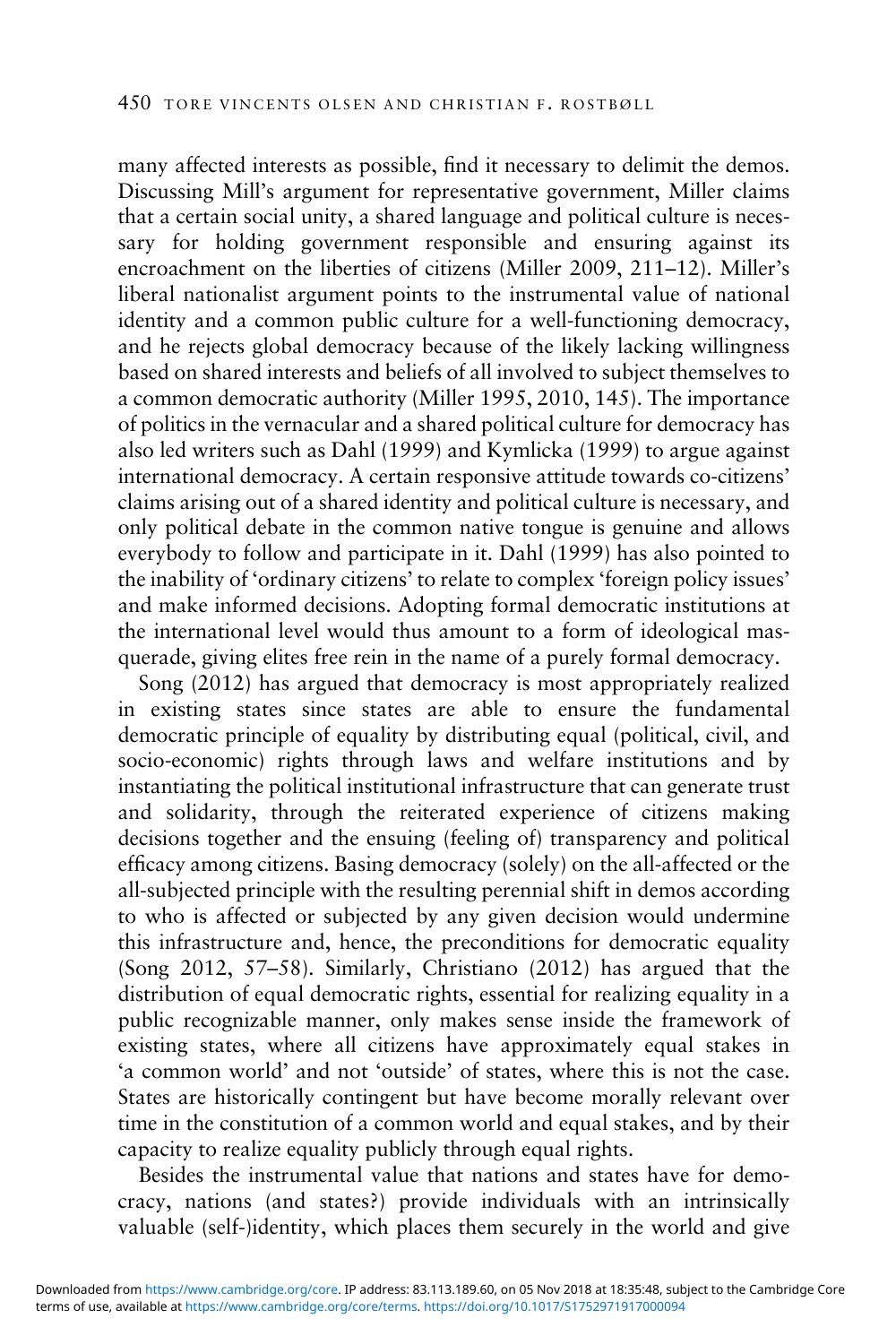them an answer to the crucial question of 'who they are'. Losing this identity can be painful. For this reason and for the instrumental benefits of shared nationhood, Miller ([1995](#page-28-0)) argues for the right to national self-determination and, hence, for delimiting the demos by the boundaries of the nation. And to be sure, many sceptics of international or supranational political authority fear that it might put national identity and valued diversity at risk.

National self-determination can also be seen as intrinsically valuable because it facilitates the members of communities to be engaged in the present and future of their community through collective self-government and the shaping of the conditions of their own existence. Collective selfdetermination gives individual citizens more autonomy or adds a qualitatively different dimension to their autonomy above and beyond the autonomy they exercise in their private lives. When denied collective selfdetermination, people are disrespected because it is presumed that they are not able to govern themselves (Moore [2009](#page-28-0), 392). Arguments based on the principles of self-determination (Philpott [1995](#page-28-0)) and equal respect for each individual's authority to make decisions regarding their own lives and the collective life of their society (Copp [1997](#page-26-0)) have been used in favour of secession, in particular, where units are relatively independent of each other and in situations in which the members of (prospectively independent) subunits are (permanent) minorities, which have to 'constantly combat or be drowned in the dissonance of foreign ways' (Philpott [1995](#page-28-0), 360).

Finally, national self-determination can be seen as a protection against centralization and the institution of a powerful political centre that threatens to level or eradicate valued diversity. The Kantian apprehension of the soulless despotism that world government would entail and his praise for the friendly competition between diverse nations is the classical example of this line of reasoning (Kant [1996b](#page-27-0)). The soulless despotism would suppress freedom, including democratic freedom. National self-determination thus has an instrumental value in this regard.

## Replies

The arguments for delimiting the demos along the boundaries of existing nations or states could all be seen as democratic reasons for not giving too much weight to the all-affected principle in deciding which democratic reasons can be given for and against allowing (unilateral) withdrawal from the EU. (One exception may be the argument about the intrinsic value of national identity; this is not *per se* an argument about democracy.) In the following, we address these democratic reasons in turn. Before we do, two preliminary remarks.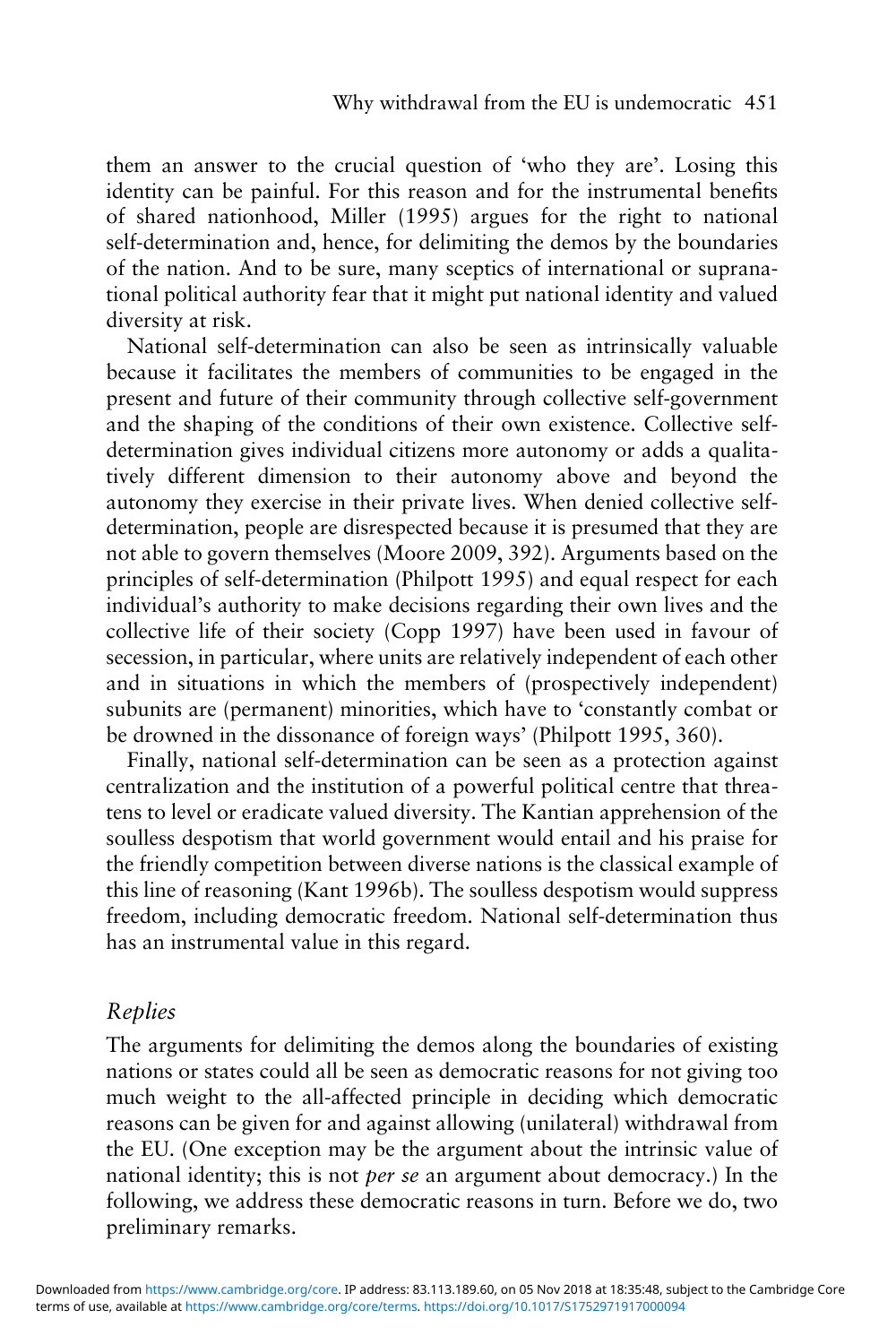First, nations have conventionally been seen as units of self-government for one central reason, namely, that the interests of the members of individual nations are more closely interconnected than the interests of people belonging to different nations (Goodin [2007](#page-27-0), 48). To the extent that this is not (or no longer) the case, the reason for delimiting the demos in this way is not obvious. This is part of the argument for demarcating the demos according to who may be affected by particular decisions.

Second, the argument against withdrawal from the EU does not necessarily imply an argument for the eradication of existing national state structures and institutions. The latter can remain largely intact for countries staying in the EU. This also means that many issues will still be determined by member states on their own, enabling them to shape their own conditions and pursuing collective projects through practices of self-government. This is, however, different from exercising full sovereignty. Our argument is not an argument for strong centralization. Many decisions are decomposable (Goodin [2007](#page-27-0), 65). The EU is generally built by integrating existing units into its structure, not by making new units. A number of the concerns about the quality of democratic life can thus be met by emphasizing the continued decentralized structure of the EU. With these two preliminaries in place, we address each of the reasons for delimiting the demos along the lines of existing nations and states.

Regarding the question about trust and ensuing solidarity as preconditions for democracy, something that is usually seen as growing out of a shared identity, it should be questioned whether trust in one's co-nationals is a particularly democratic virtue. This seems to require that national identity can be used as a reliable proxy for the behaviour of specific people, in particular, political elites, in taking an interest in others' interest (McBride [2010](#page-28-0), 171–73). This is, however, doubtful, and nationality-based trust paves the way for elites to manipulate and dominate co-nationals by playing the nationalist card. A better cue may therefore be the presence of institutional mechanisms that 'give us a relatively clear sense of the incentive structure within which any cooperative action takes place' (McBride [2010](#page-28-0), 174). Indeed, transparent and reliable institutions may be a better or just as good a source for building trust and solidarity as a shared identity (Abizadeh [2002\)](#page-26-0). Also, multi-language democracies (Switzerland, Canada) work reasonably well.

Second, identities and political cultures are to a large extent the result of (political) institutions and should therefore not be seen as their preconditions. If institutions of the right quality are given time to work, identities and political culture(s) are likely to grow from them too (Kumlin and Rothstein [2005](#page-27-0)). Concretely, the EU does not entail the dissolution of national identities, political cultures, or institutional structures but only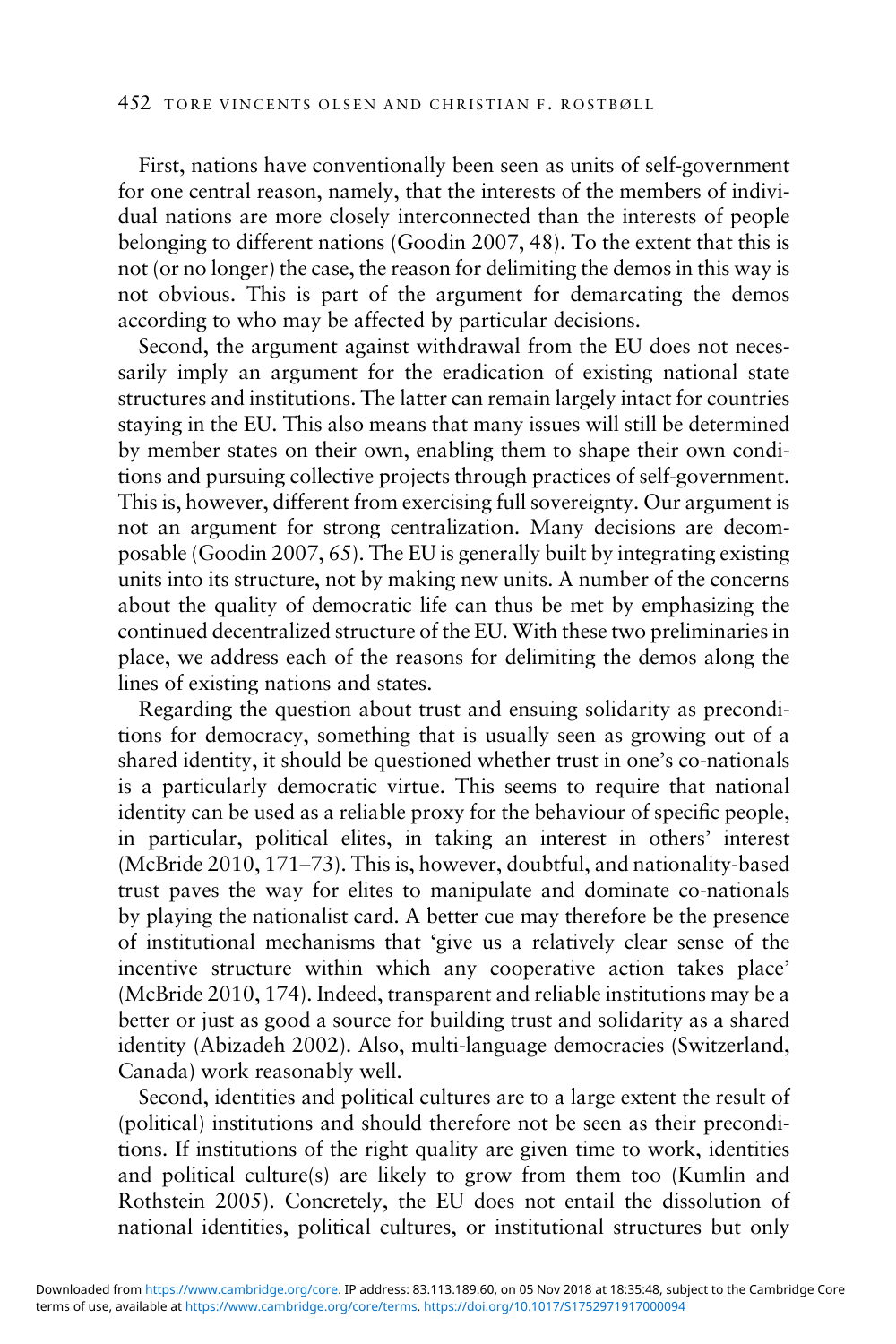adds yet another layer. To the extent that these institutions contribute to democracy at the national level, expanding 'the demos' with regard to common and boundary crossing issues at the European level does not undermine democracy. Indeed, we suggest that it enhances democracy because excluding 'democratic institutions' at the international or regional level means leaving an increasing number of issues to executives and diplomats. The ability of 'ordinary citizens' to generate informed opinions about so-called foreign policy issues to a large extent depends on whether these issues are a part of public debate and object of regular political contestation between different parties (Føllesdal and Hix [2006](#page-27-0); Føllesdal [2012\)](#page-27-0).

To the extent that national state structures are not dissolved and that the all-affected status principle is interpreted in terms of adding layers to the existing political institutions in order to deal with common and boundary crossing issues, the state infrastructure that supposedly ensures the preconditions for realizing equality is not disrupted. In addition, the EU structure provides a stable framework for making repeated decisions among roughly the same number of citizens, which would eventually lead to the same kind of trust and solidarity generation that state structures bring. According to Song, trust and solidarity are to a large extent a result of time. As regards the instantiation of equality in terms of the distribution of equal rights, the question is how rigidly this should be understood. In the EU, the equal fundamental rights of individuals and citizens have been established as a principle even if the structure still allows for, for instance, differentiation in certain rights (voting rights in national elections) and ascribes more weight to the votes of some (citizens of smaller states) than others (citizens of larger states). A rigid interpretation of equality of rights would disqualify most known political structures with any degree of decentralization, including federal ones. As regards Christiano's claim about equal stakes inside and outside of states, some people may have more 'equal stakes' with persons across borders than inside them. Further, people may not be aware what their stakes in cross-border relations are since the effects of international regimes (e.g. free trade regimes) are subtle and require politicization for people to realize what their stakes in them are (Chimni [2012](#page-26-0); Føllesdal [2012;](#page-27-0) K. McDonald [2012](#page-28-0)).

Regarding the intrinsic value of national identity, EU's structure does not threaten national identity unless it is tied to sovereignty and based on an antagonistic relation to other nations. The true value of knowing 'who you are' does not need to come from identities constructed in such a manner, nor does national identity have to be so constructed (Abizadeh [2005](#page-26-0)). Several authors have demonstrated how a European identity would be compatible with a national one, for example, as understood in terms of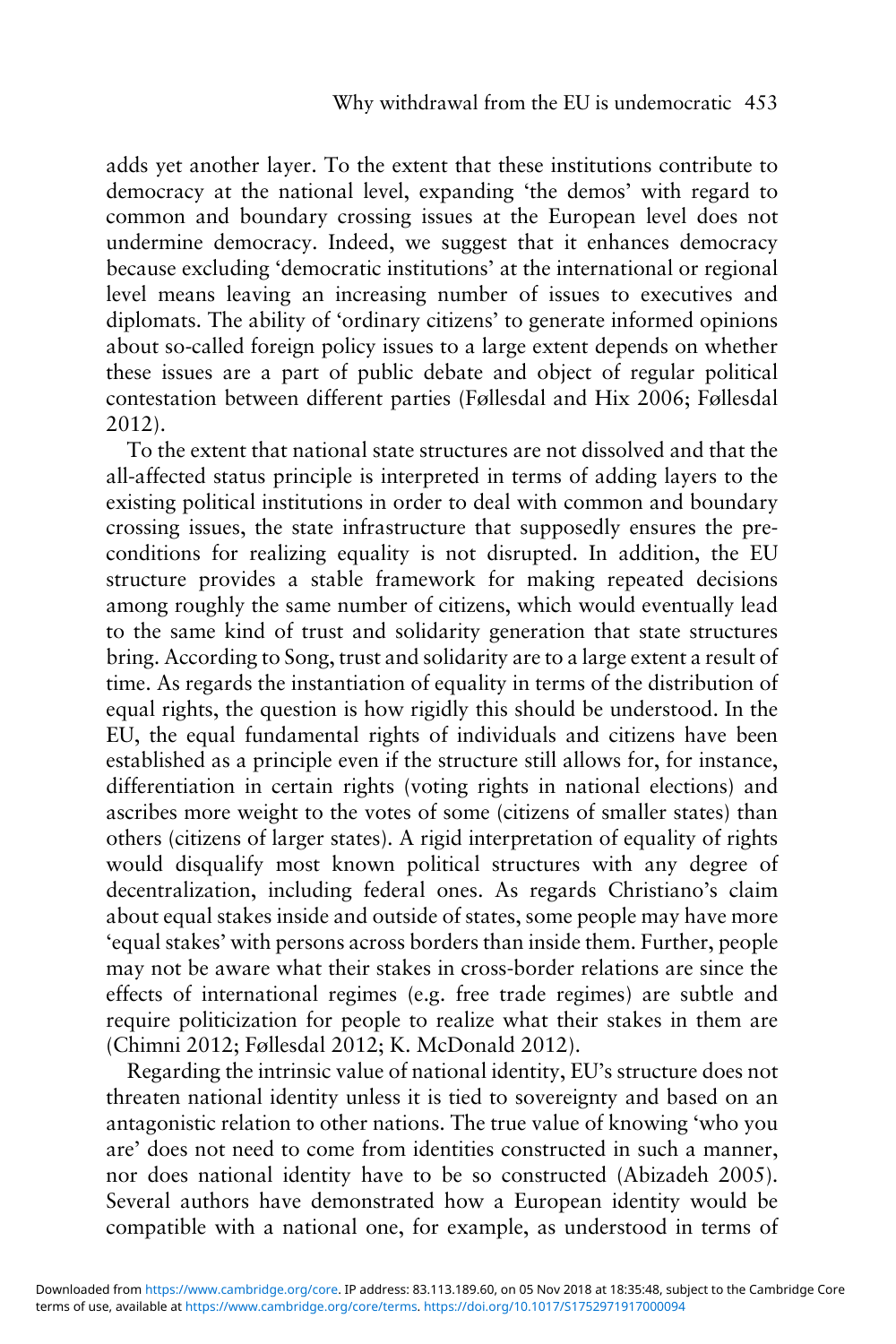concentric circles or as consisting in its specific sensitivity towards diversity (Camia [2010\)](#page-26-0). More importantly, however, democracy 'across borders' should not be conceptualized in terms of the creation of a new demos in a substantial manner. The institutional set-up of the EU, EU rights, and EU citizenship allow people to 'govern together but not as one' to use a formula from an advocate of EU as demoi-cracy (Nicolaidis [2013\)](#page-28-0). The EU connects citizens and 'peoples' with each other institutionally and across borders.

As concerns the intrinsic value of national self-determination, it should be noted that the EU structure does not eliminate all self-determination. It is therefore still possible to pursue common self-governing projects. However, if the conditions of citizens are determined by factors beyond the control of national (state) institutions, the value of national self-determination is seriously reduced (Held [1995\)](#page-27-0). Moreover, a central question is whether the value of 'self-determination' and/or the preference that members have for self-determination regardless of its effectiveness should trump the interests of those 'outside' the self-determining community whose status is affected by the community's decisions. We think it should not. First, under current conditions, sovereign national self-determination is illusory and hence not a cogent idea. Second, it implies that the 'self-rule' of some would undermine the right to self-rule of others. To paraphrase Moore, it would imply the disrespect of those others as not worthy of participating in the decisions that govern them. Thus, our point is not that supranational democratic equality as a matter of principle is more important than national self-determination, but that the value of the latter has been diminished by factual circumstances of interdependence.

Finally, in relation to the fear of centralization and soulless despotism, the all-affected status principle does not necessarily imply a high degree of centralization. Political structures can be built that ensure against centralization, as is the case in the EU, where representatives from the units are strongly represented at the central level (in the European Council and the Council of Ministers) and where subsidiarity procedures include national parliaments. Nor is the argument that states or nations should be forced to join the EU. Forcing states or people to join the EU would as a minimum presuppose an already existing common democratic authority. However, the principle does imply that states whose citizens are implicated in relations of interdependence which make foreigners vulnerable in terms of their status as free and equal citizens ought to participate in democratically structured international cooperation. But this is a moral duty rather than a legally enforceable one. There is a difference between what would be the right thing to do and what people and states can be forced to do.

Taken together, then, the arguments for delimiting the demos along existing nations and states and for privileging national self-determination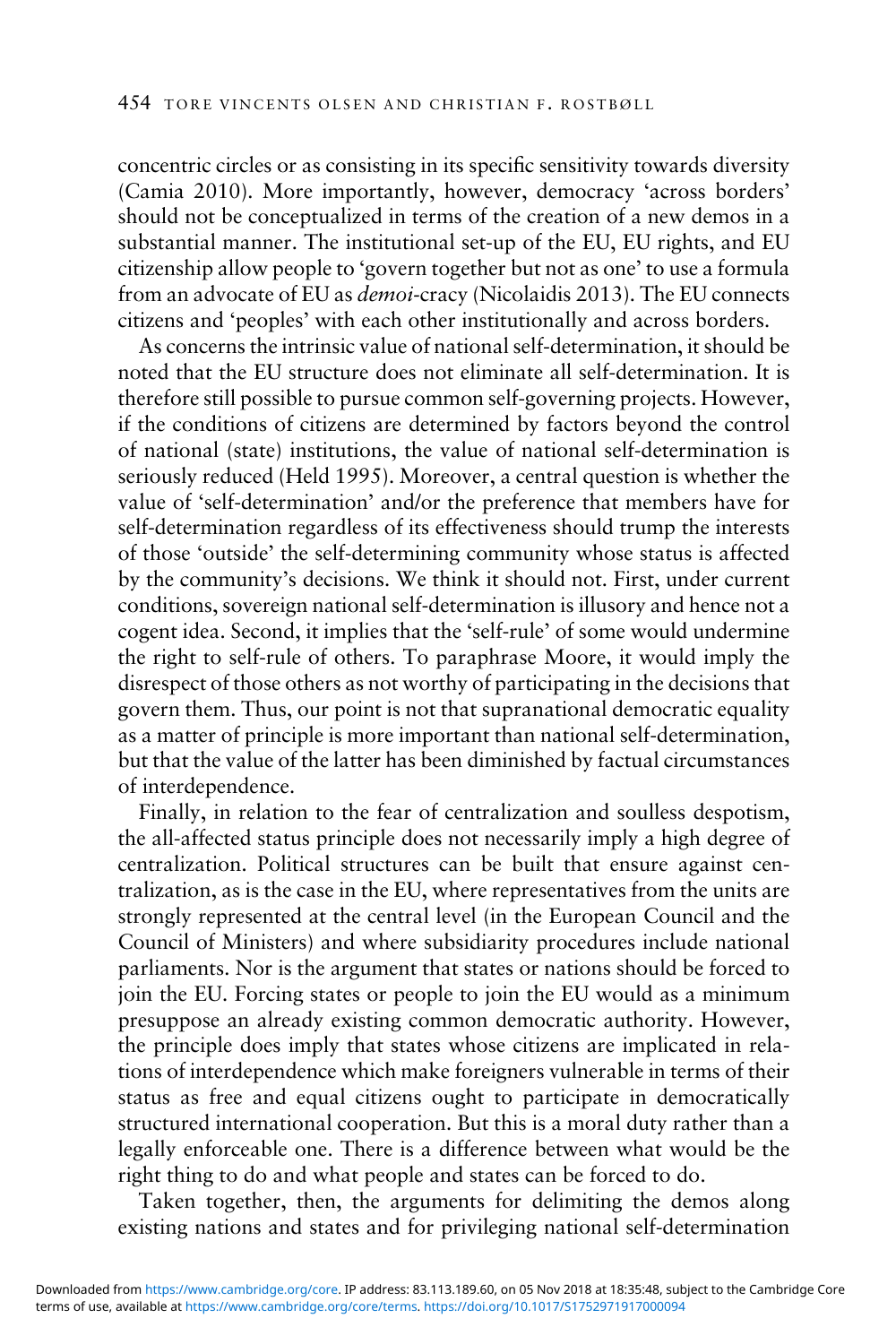understood as national sovereignty do not overrule the rights of outsiders to participate in the decisions that – across borders – affect their status. This conclusion is strengthened by the fact that collective identity loss, the loss of the intrinsic good of national self-determination and a diminished quality of democratic life are not necessary consequences of any reasonable realization of the all-affected status principle. They can be realized at the same time as the all-affected status principle since they do not require absolute national sovereignty. The latter is in any case an unrealistic idea under current conditions. With this conclusion in place, we are now finally able to demonstrate that withdrawal from the EU is not democratic.

## Affected status and withdrawal

We divide our discussion into backward-looking and forward-looking considerations. The backward-looking considerations take the political units for given and bear on whether democratic reasons, on balance, count in favour of leaving the decision of withdrawal to (a) the demos of a member state (unilateral withdrawal) or (b) to the demos of the entire EU (multilaterally agreed withdrawal). The forward-looking considerations do not take the units for given and bear on what substantial decisions ought to be made (whoever makes it), that is, it informs whether withdrawal furthers or hinders the cause of democracy.

## Backward-looking considerations

Looking backward, the normative, democratic consideration is whether you are included in the decision making of the political unit that determines your status as a subject and a ruler. The democratic principle, as we have interpreted it, entails that in so far as a political unit determines your political– legal status, you ought to be included, as an equal, in the decision-making processes of that unit. With regard to our case, the status of EU citizens is determined by more than one unit, most importantly, the EU and the member state. Thus, even though the backward-looking consideration must take the political unit for given, the problem in the present case is which unit should be taken for given. Those who think unilateral withdrawal is (the most) democratic might think that the member state can be taken for given and that those who are subjected to the laws of the member state, and only those, are entitled to determine the fate of the member state. There are two problems with this argument: first, the status of the citizens of the member state is not only determined by that member state but also by the EU. Second, not only the status of citizens of the member state, who are included in a unilateral decision to withdraw, but also the status of other EU citizens is changed by withdrawal. Let us substantiate these two claims.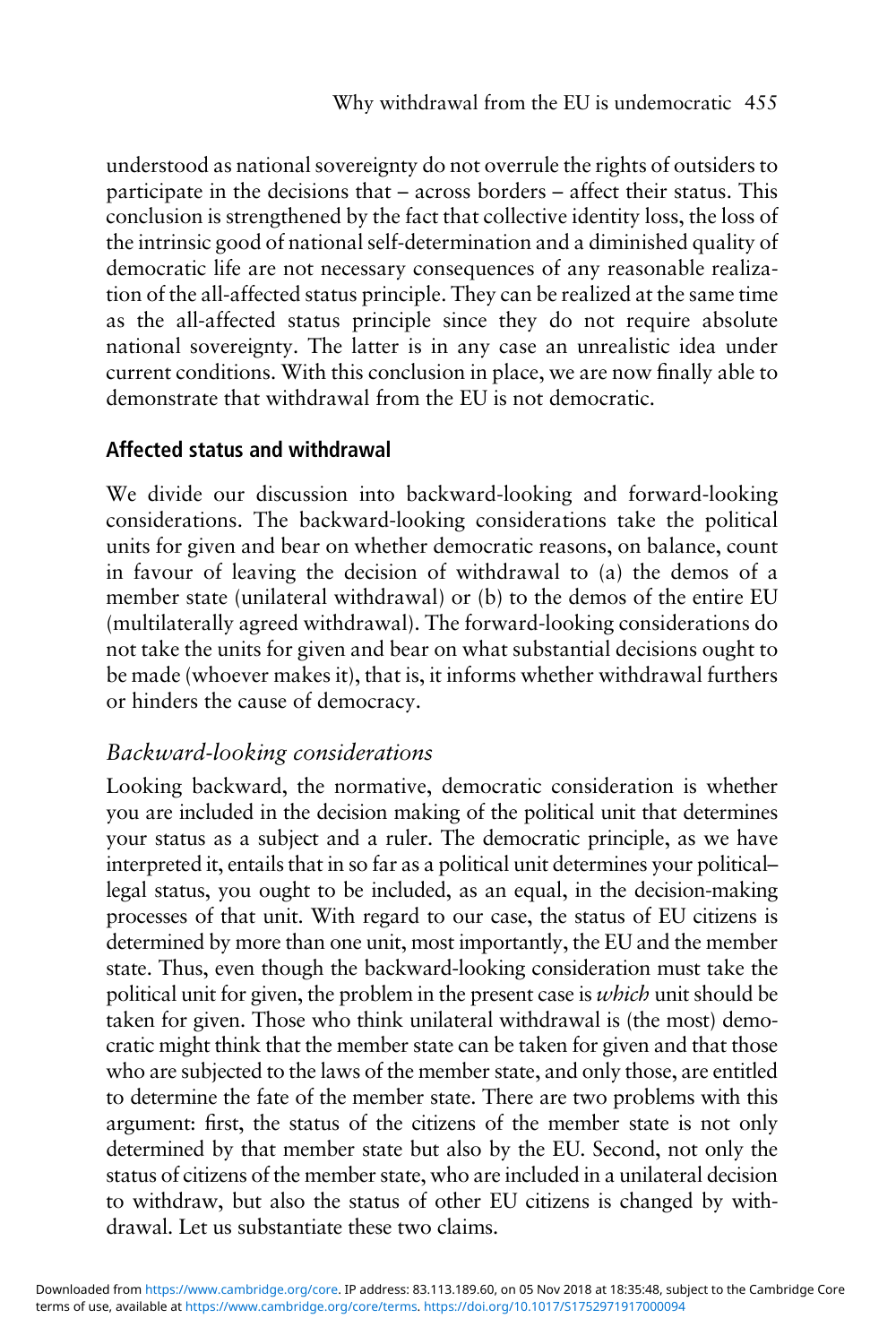Regarding the first claim, what are the implications of the fact that the status of the citizens of the potentially withdrawing state is determined not only by their member state but also by the EU? The demos of a member state deciding to withdraw, using their country's democratic procedures – such as the British people have done in their exit decision (cf. Eeckhout and Frantziou [2016](#page-27-0)) – decide to get rid of their status as EU citizens. Thereby, they use their status as citizens of one political unit, in this case their status of citizens of the United Kingdom, to change their status as citizens of another political unit, the EU. This is normatively significant if we understand the status that one has not as an individual possession, or a benefit one enjoys, but rather as a relation in which one stands to other people. The status of being an EU citizen is one British citizens have in relation to other EU citizens, not only one they have in relation to one another as British citizens. By using democratic procedures that are democratic in relation to the British demos, they change the material status of the members of a different demos (the citizens of the EU) without including the latter in the decision-making process. This is a democratic problem not only for non-British citizens, but also for British citizens themselves insofar as the latter have an additional status that was not respected in the decisionmaking process. And insofar as a democratic decision, in practice, is always only a decision by part of the demos, the majority, members of the minority have had their status changed in a demos where they might have been part of the majority. This is likely to be the case among the large minority of 48% who voted for the United Kingdom to remain in the EU.

Regarding the second claim, the democratic deficit of unilateral withdrawal is even clearer in relation to other EU citizens not part of the demos of the withdrawing state. The material status of these other citizens has changed in relation to the withdrawing state and its citizens without their opportunity to have a democratic say. When a member state like the United Kingdom decides to withdraw from the Union, it is likely seriously to affect and limit the rights that currently exist across borders in the EU and, thus, change the legal status and the status as rulers of all EU citizens, not merely the status of members of the withdrawing state, in this case the United Kingdom. Setting aside the discussion about the probable content of agreements between the withdrawing state and the remaining EU, for example, whether the United Kingdom ends up with a soft or a hard form of Brexit, it would mean that EU citizens outside the withdrawing country would lose significant rights in that country as private individuals. As citizens, they would lose the ability to exert influence on political issues pertaining to the political system of the withdrawn state. The point is not merely that citizens from other member states will lose the ability to do certain things they would otherwise be able to do in the withdrawn state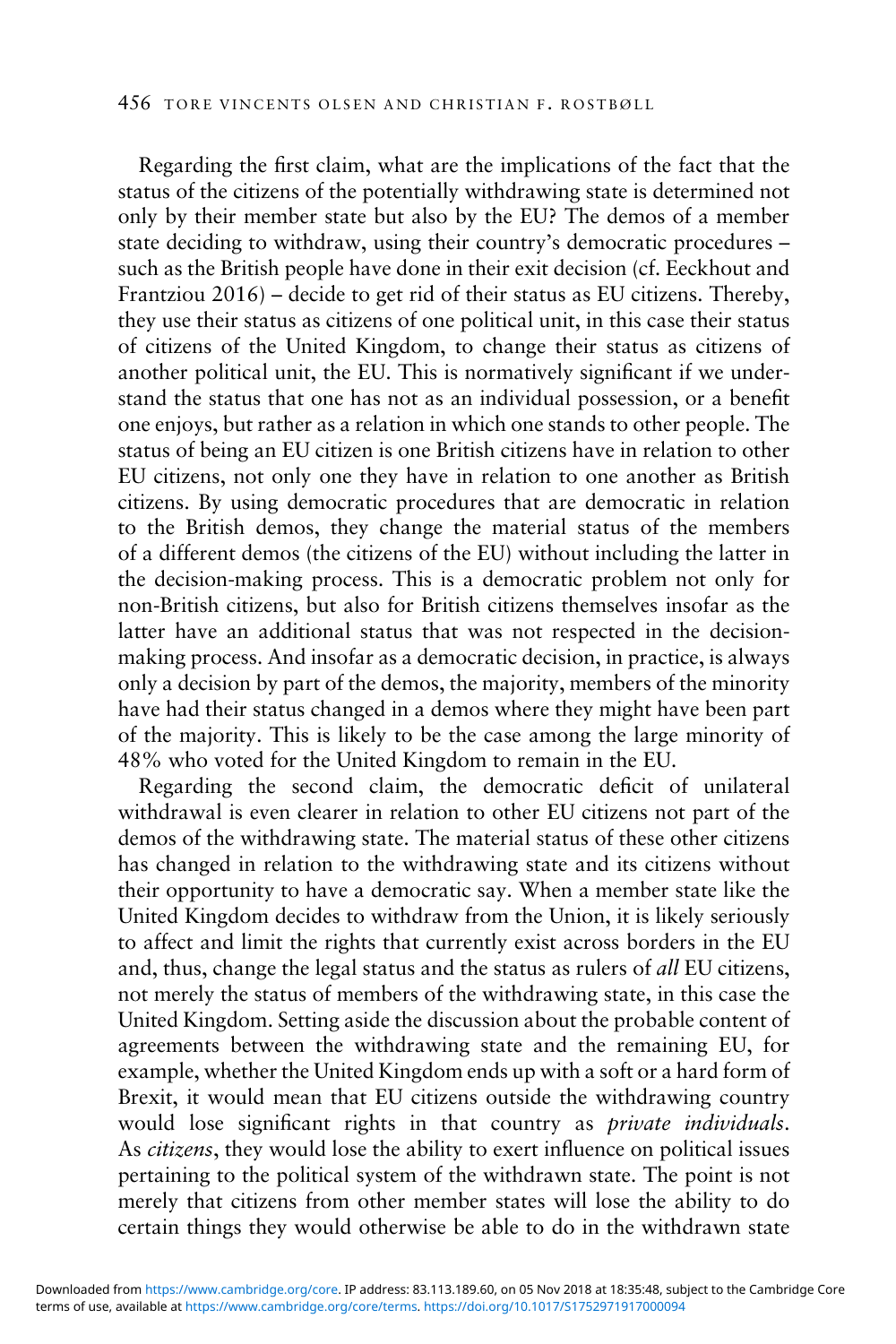(which might also happen if another foreign country in which one lives changes its laws) but, rather, that the legal status as rights bearers and co-rulers created by common institutions is violated.

Withdrawal implies that decisions, which are now under the authority of the EU, and which EU citizens can therefore influence because of the political rights entailed in their EU citizenship, will be removed from the EU as the competence conferred upon the EU reverts to the withdrawing state. Indeed, the argument for Brexit was in part that the United Kingdom should 'take back control'. However, this means that the remaining EU citizens will lose influence on matters that may affect their status as individual rights holders and co-rulers. It also means that (what would presumably be) a minority of (EU) citizens of the withdrawing state (the 48% minority in the British case) will lose their ability to influence EU decisions against their will. It will cancel their democratic rights as EU citizens. Having moved to the withdrawing country, EU citizens from other countries would be in an uncertain legal situation since their rights are ensured by European legislation and fundamental principles, especially non-discrimination on the basis of nationality. The post Brexit referendum discussion about the rights of other Union citizens' future rights in the United Kingdom illustrates this point (Garner [2016](#page-27-0)).

In sum, for EU citizens who are not national citizens of a withdrawing state like the United Kingdom, withdrawal is likely to have significant effects in terms of their legal status as bearers of civil and political rights across borders. EU law and fundamental principles in a very important manner secure 'the rights of others' in relation to individual member states. What is more, EU law and principles also ensure significant rights to nationals of a potential withdrawing state, both as private individuals and citizens, that is, rights to do different things in other EU countries than their own and to exert influence on political matters that affect their status. Withdrawal would have direct negative effects on the rights that people possess as private individuals, but it would also deprive (other) people of the democratic right to influence decisions that affect their status. Hence, the act of unilateral withdrawal by a member state such as the United Kingdom violates the principle that everyone whose status is determined by a decision ought to be included in making it. If this is a fundamental democratic principle, unilateral withdrawal contravenes a fundamental democratic principle.

Now, some might think it unreasonable that no one could ever change a relationship unilaterally, just because it changes the status of the other people involved. Marriage could be a case in point. Here we would normally think that it should be voluntary for people to leave the relationship even if the other party resists. And indeed, article 50 of the TEU has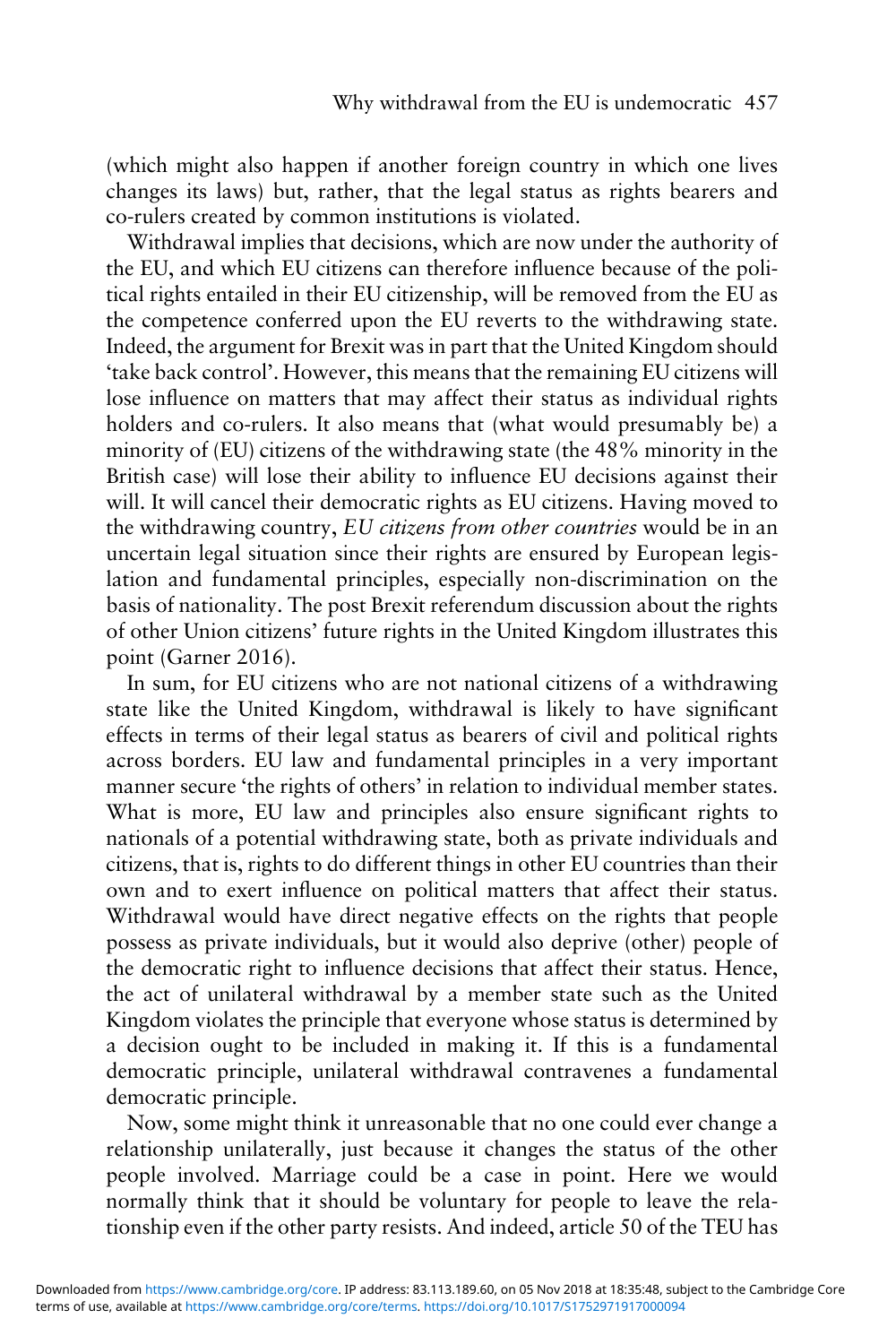been called the EU's divorce clause. However, there is a difference of kind between private (contractual) relationships and political relationships. The former regards changing the legal status of people within the framework of the law. The latter regards establishing and changing the framework of the public (and private) law and is thereby fundamental to the status of people in their public relationship as free and equal citizens.

## Forward-looking considerations

The fundamental democratic principle of protecting a status of equal freedom can contribute also to our forward-looking considerations. These considerations concern our aspirations for furthering the cause of democracy in the future. Regarding the demos or boundary question, we do not merely ask if the decision made by a particular political unit included everyone subject to the decision of that unit. We ask which decisions ought to be made with regard to constituting the demos in order to further the ideal that everyone achieves or upholds the status of standing in a relation of equal freedom to others who may threaten that status. In respect to our present case, we ask whether withdrawal of a member state such as the United Kingdom furthers or limits the security of the status of equal freedom of all EU citizens.

From the forward-looking perspective, the democratic problem with withdrawal from the EU is that all EU citizens' ability to democratically influence future decisions that affect their status is diminished. The EU has contributed to and is part of a process of supranationalization that makes us all more interdependent and thus increases the need for being protected in one's status as not being subject to the arbitrary will of another. When a member state like the United Kingdom withdraws from the EU (unilaterally or not), the status of all EU citizens will continue to be seriously affected by and dependent on both EU decisions and decisions made in the withdrawn state. But the citizens whose equal freedom is in question will have lost some of their ability or power to influence decisions that affect their status. Thus, the democratic ambition to approximate an identity between the status of being a rights bearer and being a ruler has been curtailed and not promoted.

It is important to note that this forward-looking argument does not rely on the premise that (existing) democratic procedures have been violated but rather on the premise that a fundamental principle has been violated, a principle that informs both which procedures count as democratic and which people ought to be included in which decisions – or which political units ought to be defended or established. Thus, the forward-looking argument concerns what ought to be decided regarding withdrawal, whoever decides it. And the argument is that withdrawal cannot be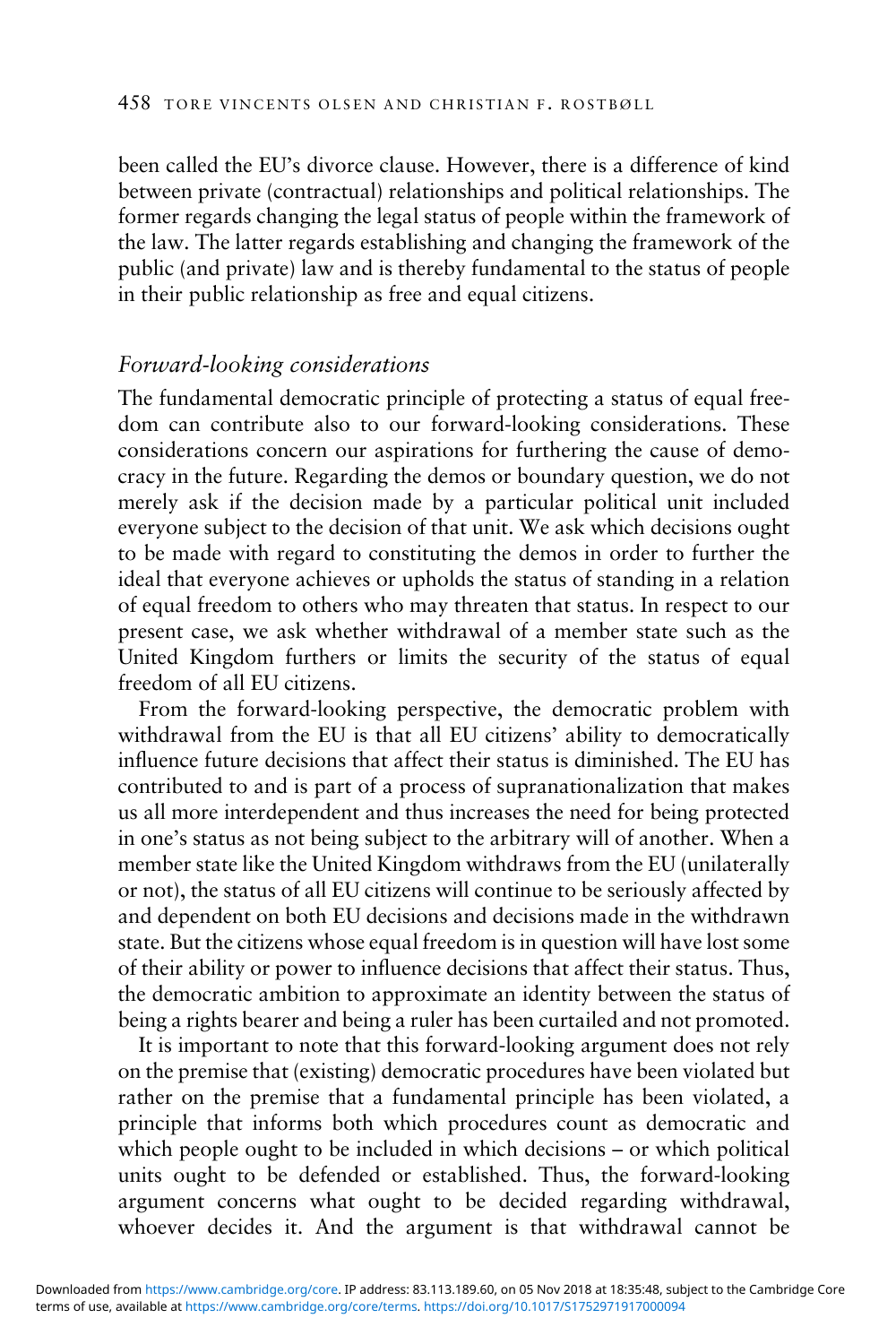defended on democratic grounds, because it entails (it has the future consequence of) moving us further away from (rather than closer to) the democratic ideal that the people whose status is mutually interdependent ought to make decisions together. They ought to make decisions together in order to secure their freedom from being subject to alien decisions, that is, to be guarded against decisions regarding their status made by others without including them.

## **Objections**

It may be objected to our argument that by way of the Lisbon Treaty, a large segment of the EU citizens potentially affected by withdrawal from the EU have already through a democratic procedure (i.e. treaty ratification) granted each other the right as citizens of individual member states to withdraw. As noted, this could be seen as recognition of the continued right to national self-determination, and one could argue that the status as rights holder and ruler that the EU affords EU citizens is a conditional status. This objection is met by the conclusions from the forward-looking considerations. Withdrawal is detrimental to future democracy and cannot be considered democratic regardless of the procedure. Not every democratically made decision is a democratic decision.

A second objection to our argument is that people do not value the rights they have as EU citizens very highly and significantly less than their national rights and that it is odd to defend rights that people, like the UK referendum majority, do not really value. The withdrawal clause may be an indication of this as is the relatively low utilization of free movement rights [in 2009, only 2.4 of EU citizens lived in other EU countries than their own (Vasileva [2010\)](#page-29-0)] and European political rights (voter turnout was 43.1% in the 2014 EP election). However, reverting to national sovereignty and national political rights would only entail a diminished ability to influence decisions that affect you and, hence, also entail diminished political autonomy. Nonetheless, it might be that some or even many EU citizens do not value their ability to influence something that affects their status. They cannot, however, defend this position on democratic grounds, that is, with reference to the principle that one should have a say in what affects one's status. To be more precise, a people can, without violating democratic decisionmaking procedures, make decisions that are detrimental to democracy, but they cannot defend the latter with reference to democratic principles.

However, a third objection could be that the EU's democratic deficit makes it legitimate for a state to withdraw because the democratic deficit triggers a remedial right to secession as some theories of secession suggest (Buchanan [2004\)](#page-26-0). The democratic deficit would represent a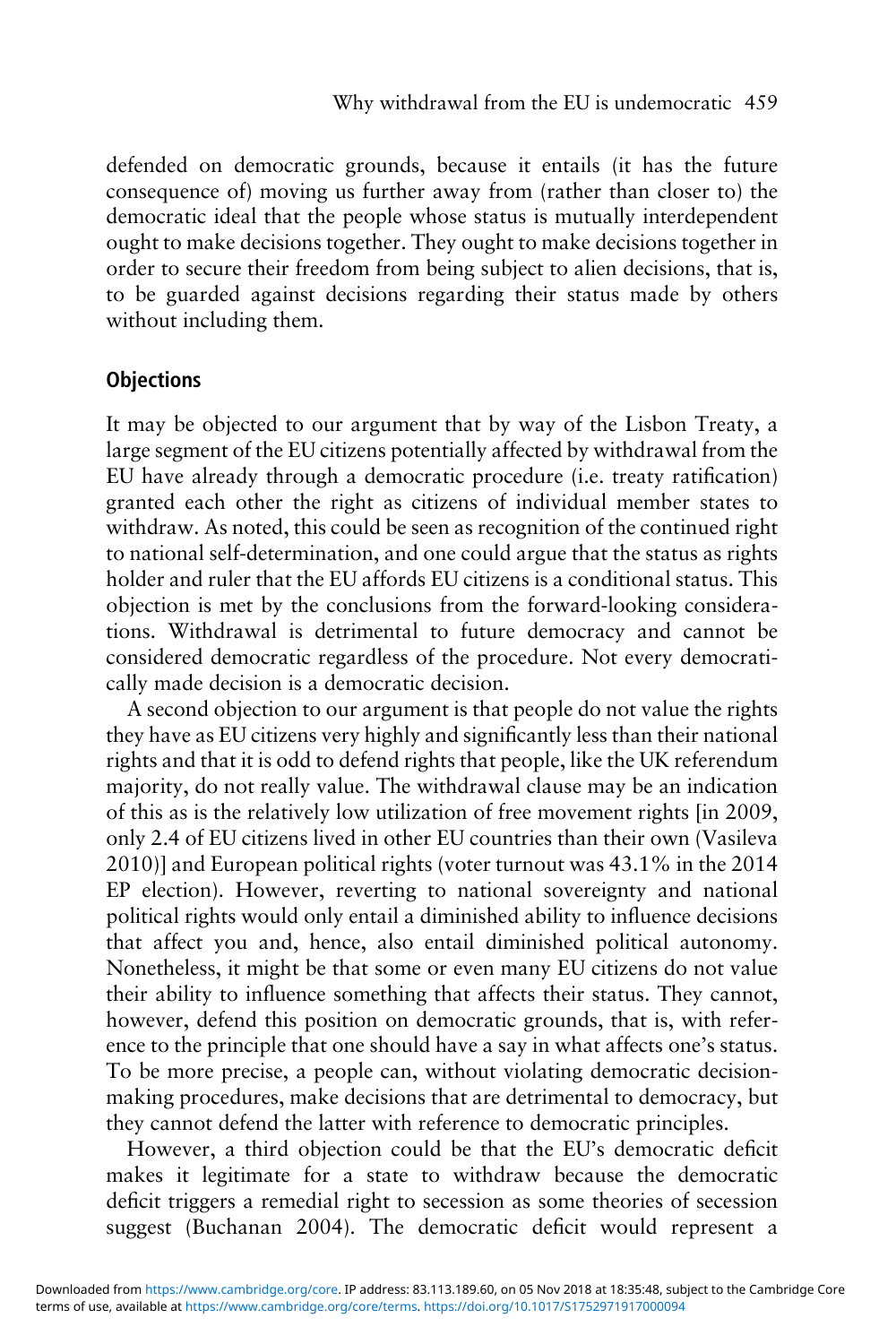violation of fundamental democratic rights. Part of the UK's leave campaign was based on a rejection of Brussels' bureaucrats and red tape. This raises two questions, namely how large the democratic deficit is and what would eventually be the most appropriate response to this deficit: to stay or to go. The size and nature of the EU democratic deficit has been widely debated. One position says that there is really no deficit by conventional democratic standards (Moravcsik [2002\)](#page-28-0), while others think that by those standards, the EU still suffers from a lack of institutionally structured processes that give confidence that the true preferences of citizens have been tracked (Føllesdal and Hix [2006\)](#page-27-0). According to Føllesdal and Hix [\(2006\)](#page-27-0), this requires an open and explicit political contestation over competing political programmes that can, among other things, elucidate the important redistributive consequences of EU policies. However, Hix and Føllesdal also find that democratic shortcomings are due mainly to the failure of political actors to use the institutional structures and procedures already in place to create proper political competition in their appeal to voters (Føllesdal and Hix [2006](#page-27-0), 557). But even if there were a large remaining deficit, we think that the appropriate democratic first response would be to improve on fundamental democratic rights in the EU and conditions of exercising them rather than to withdraw (Sunstein [1990\)](#page-29-0).

A final objection would come from proponents of EU democracy as a demoi-cracy. They seek to place the EU between 'international' models of European democracy in which EU's legitimacy derives indirectly from national democratic institutions on the one hand and a federal model of democracy based on the idea of a European demos represented by the European Parliament on the other. Demoicracy is based on the idea that the demoi of Europe should 'govern together and not as one' (Nicolaidis [2013](#page-28-0), 351). Demoicracy is a complex model of democracy and we cannot do full justice to it here. A key concern is with ensuring against domination between states or 'statespeoples' (Cheneval [2011](#page-26-0); Cheneval and Schimmelfennig [2013;](#page-26-0) Nicolaidis [2013;](#page-28-0) Cheneval, Lavenex, and Schimmelfennig [2015](#page-26-0)). And the purpose of creating a multilateral democratic order such as the EU would in large part be to avoid domination between states. Crucial for the present argument, demoicracy is based on the continued sovereignty of the pouvoir constituants of the EU member states. This sovereignty implies that member states (using proper constitutional procedures) should be free to decide to enter and to leave the EU and that they each possess a veto with regard to any further development of the basic rules of the EU through treaty revisions (Cheneval [2011,](#page-26-0) 133–40; Cheneval, Lavenex, and Schimmelfennig [2015,](#page-26-0) 4). All this in order to ensure against domination, including domination by the centre of the individual member states.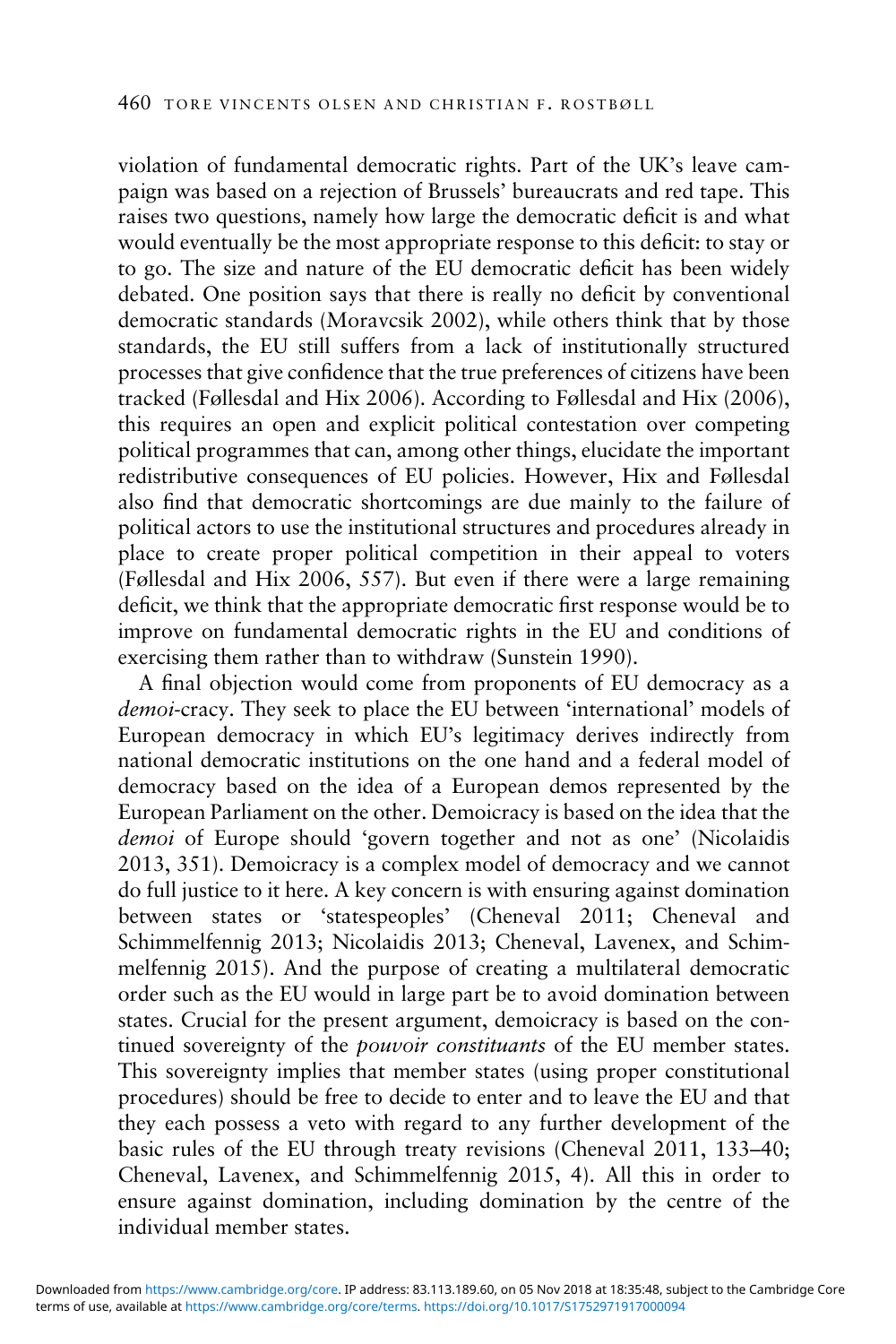We have already argued that the democratic value of *sovereign* national self-determination is undercut by the fact of interdependence and cannot override the right of outsiders to participate in decisions that affect their status. And further, that the remaining value of national identity and self-determination can be realized within a decentralized EU structure that largely maintain existing national democratic institutions. We have also argued that unilateral withdrawal changes the status of a whole number of European citizens without giving them a say in the decision. As such withdrawal can itself be a case of domination. Demoicrats might claim that the right to withdraw protects (smaller) individual member states against domination from the centre. However, as argued above, the first response to an undemocratic centre would be to aim for its democratization. Furthermore, demoicrats need to show that using the right to exit is necessary and not disproportionate to the aim of non-domination they pursue. Our argument is not directed at the right to withdrawal but concerns the democratic credentials of its use. Regarding the latter, we do not deny that there might be conditions under which the right could be used as a remedy against domination, but only that normally this is not the case. Other means such as properly designed power sharing, checks and balances, and decentralization would be sufficient, also considering the threat of domination that results from (anarchical) international order based on sovereignty. In relation to the key formula of demoicracy, 'governing together, but not as one', it should be remembered that people cannot govern (well) together if one party leaves (or threatens to leave) (Sunstein [1990](#page-29-0)).

## Conclusion

We have argued that unilateral withdrawal by individual member states such as it has been decided by the United Kingdom, using its right introduced by the Lisbon Treaty is undemocratic. The fundamental democratic principle implies that people should rule themselves and make decisions that enable them to continue to rule themselves in the future. Unilateral decisions to withdraw from the EU do not live up to this principle. First, they exclude people from participating in a decision that affects their status as rights holders and corulers, and hence, they do not rule themselves. Second, it diminishes the ability of citizens whose status is vulnerable to each other's actions to rule themselves together in the future though common institutions at the European level. They move away from rather than towards the ideal of democratic rule. This also means that even a multilaterally agreed decision to allow an individual nation to withdraw from the EU is undemocratic because of its detrimental consequences for future democracy.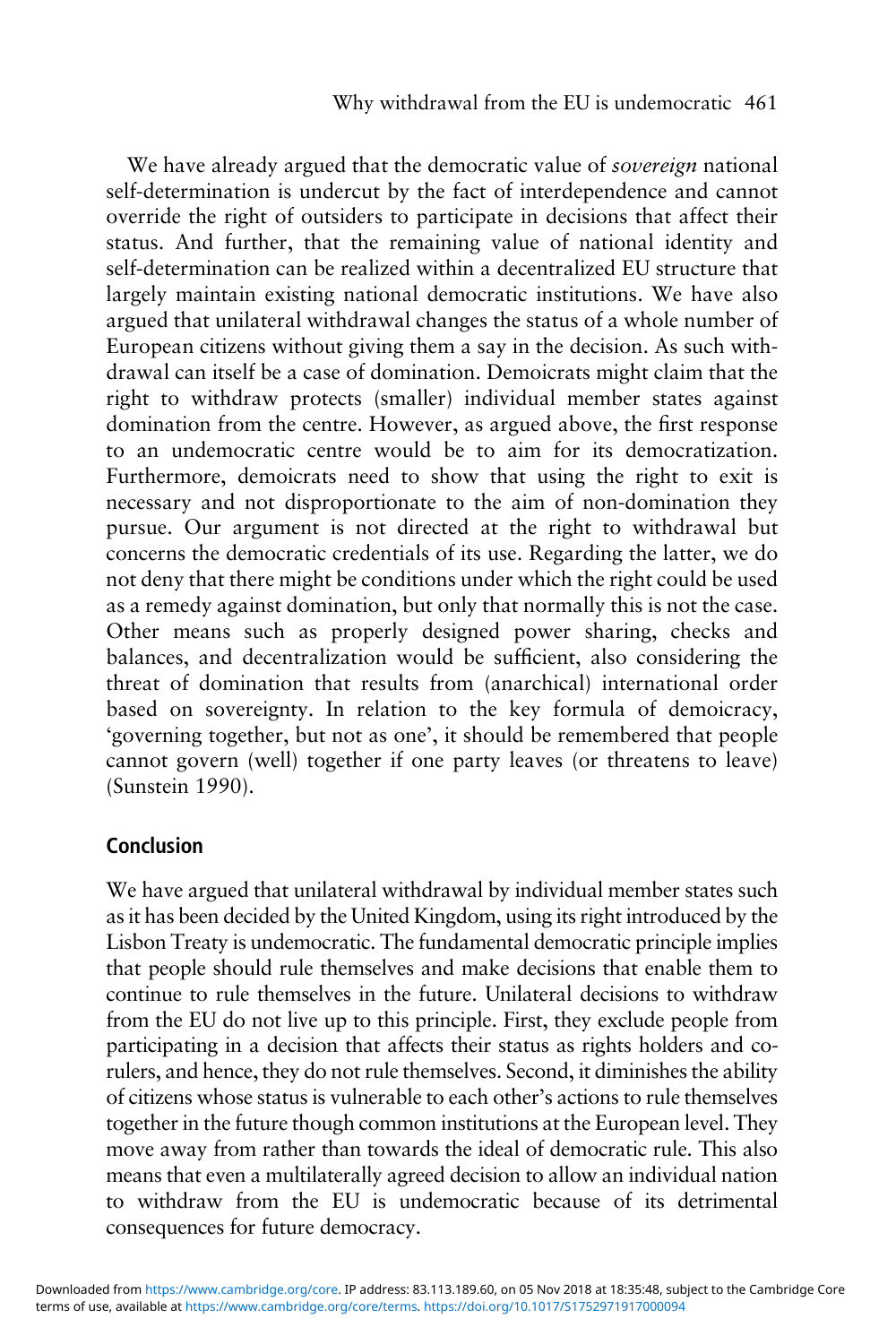## <span id="page-26-0"></span>Acknowledgments

We would like to thank Mads Dagnis Jensen, Per Mouritsen, Kasper Lippert-Rasmussen, Søren Flinch Midtgaard, Morten Brænder, Gustaf Arrhenius and the reviewers and editors of International Theory for valuable comments and suggestions. The authors remain responsible for the article's shortcomings.

## References

- Abizadeh, Arash 2002. "Does Liberal Democracy Presuppose a Cultural Nation? Four Arguments." American Political Science Review 96(3):495–509.
- Abizadeh, Arash 2005. "Does Collective Identity Presuppose an Other? On the Alleged Incoherence of Global Solidarity." American Political Science Review 99(1):45-60.
- Abizadeh, Arash 2008. "Democratic Theory and Border Coercion. No Right to Unilaterally Control Your Own Borders." Political Theory 36(1):37–65.
- Arrhenius, Gustaf 2012. "The Boundary Problem in Democratic Theory." Manuscript, Stockholm: Stockholm University.
- Benhabib, Seyla 2004. The Rights of Others: Aliens, Residents, and Citizens. Cambridge: Cambridge University Press.
- Bohman, James 2007. Democracy Across Borders. Cambridge, MA: MIT Press.
- Brettschneider, Corey 2007. Democratic Rights: The Substance of Self-Government. Princeton, NJ: Princeton University Press.
- Buchanan, Allan 2004. Justice Legitimacy, and Self-Determination: Moral Foundations of International Law. New York: Oxford University Press.
- Buchanan, Allan, and Robert O. Keohane. 2006. "The Legitimacy of Global Governance Institutions." Ethics & International Affairs 20(4):405-37.
- Camia, Valeria 2010. "Normative Discussions on European Identity: A Puzzle for Social Science?" Perspectives on European Politics and Society 11(1):109–18.
- Cheneval, Francis 2011. The Government of the Peoples: On the Idea and Principles of Multilateral Democracy. New York: Palgrave Macmillan.
- Cheneval, Francis, and Frank Schimmelfennig. 2013. "The Case for Demoicracy in the European Union." JCMS 51(2):334–50.
- Cheneval, Francis, Sandra Lavenex, and Frank Schimmelfennig. 2015. "Demoi-Cracy in the European Union: Principles, Institutions, Policies." Journal of European Public Policy 22(1):1–18.
- Chimni, B. S. 2012. "Global Capitalism and Global Democracy: Subverting the Other?." In Global Democracy: Normative and Empirical Perspectives, edited by Daniele Archibugi, Mathias Koenig-Archibugi, and Raffaele Marchetti, 233–53. Cambridge: Cambridge University Press.
- Christiano, Thomas 2012. "Is Democratic Legitimacy Possible for International Institutions?." In Global Democracy: Normative and Empirical Perspectives, edited by Daniele Archibugi, Mathias Koenig-Archibugi, and Raffaele Marchetti, 69–95. Cambridge: Cambridge University Press.
- Connolly, William E. 1993. The Terms of Political Discourse, 3rd ed Princeton, NJ: Princeton University Press.
- Copp, David 1997. "Democracy and Communal Self-Determination." In The Morality of Nationalism 277-300, edited by Jeff McMahan, and Robert McKim. Oxford: Oxford University Press.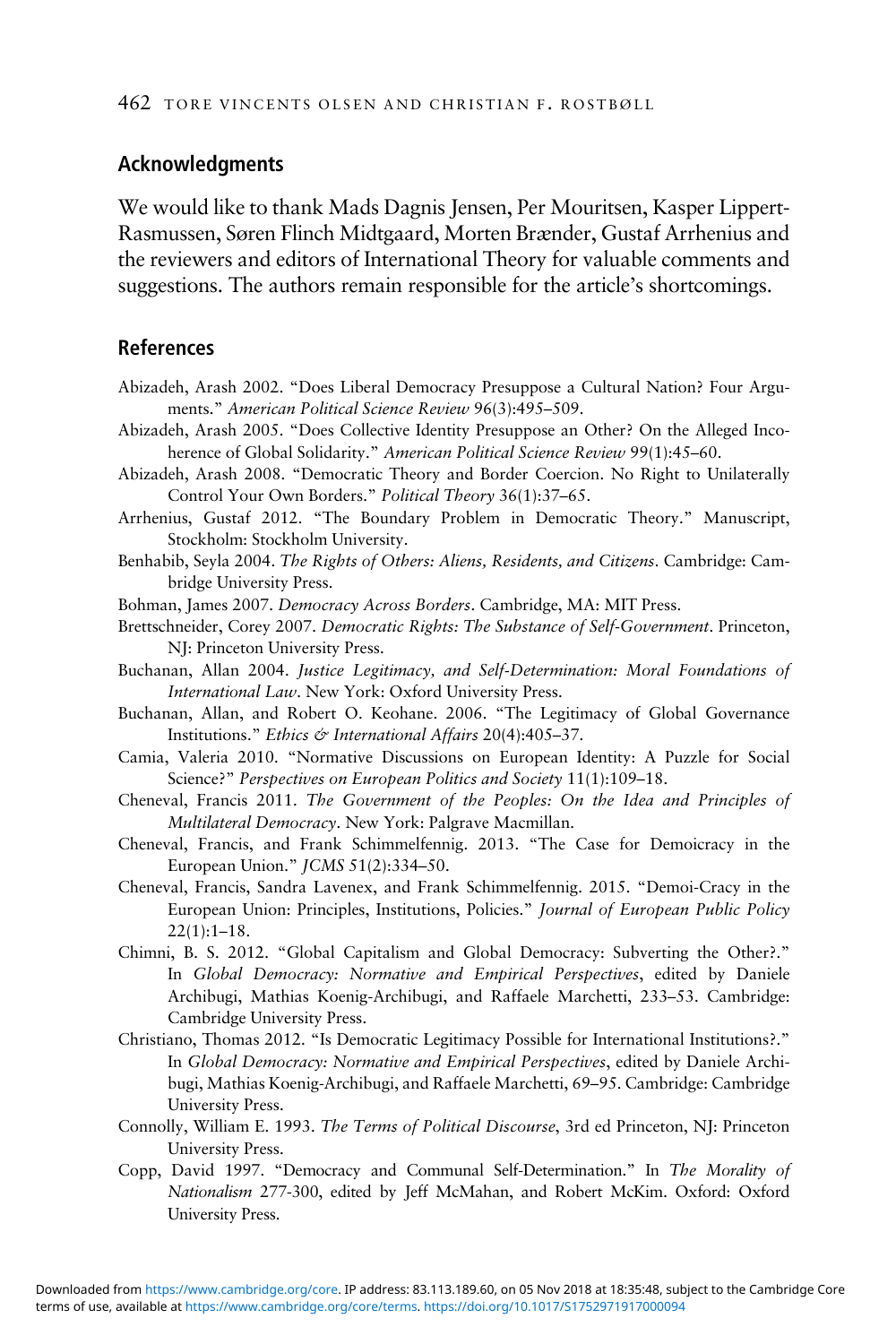<span id="page-27-0"></span>Dahl, Robert A. 1989. Democracy and its Critics. New Haven, CT: Yale University Press.

- Dahl, Robert A. 1990. After the Revolution? Authority in a Good Society, Revised ed New Haven, CT: Yale University Press.
- Dahl, Robert A. 1999. "Can International Organisations be Democratic? A Skeptic's View." In Democracy's Edges, edited by Ian Shapiro, and Casiano Hacker-Cordón, 19–36. Cambridge: Cambridge University Press.
- De Burca, Gráinne 2011. "The Evolution of EU Human Rights." In The Evolution of EU Law, edited by Paul Craig, and Gráinne De Burca, 464–97. Oxford: Oxford University Press.
- Eeckhout, Piet, and Eleni Frantziou. 2016. "Brexit and Article 50 TEU: A Constitutional Reading." UCL European Institute, Working Paper, London, December. Accessed August 22, 2017. [https://www.ucl.ac.uk/european-institute/brexit-article-50.pdf.](https://www.ucl.ac.uk/european-institute/brexit-article-50.pdf)
- European Union (EU). 2010. Consolidated Treaties Charter of Rights. Luxembourg: Publications Office of the European Union.
- Føllesdal, Andreas 2012. "Cosmopolitan Democracy: Neither a Category Mistake or Categorical Imperative." In Global Democracy: Normative and Empirical Perspectives, edited by Daniele Archibugi, Mathias Koenig-Archibugi, and Raffaele Marchetti, 96–114. Cambridge: Cambridge University Press.
- Føllesdal, Andreas, and Simon Hix. 2006. "Why There is a Democratic Deficit in the EU: A Response to Majone and Moravcsik." JCMS 44(3):533–62.
- Forst, Rainer 2007. "Cosmopolitan Republicanism or Republican Cosmopolitanism? Comment on James Bohman." In How to Reconstitute Democracy in Europe?, edited by O. Eriksen, 91–94. Oslo: ARENA, ARENA Report No. 8/07.
- Garner, Oliver 2016. "After Brexit: Protecting European Citizens and Citizenship from Fragmentation." EUI Department of Law Working Paper No. 2016/22. Accessed August 22, 2017. [https://ssrn.com/abstract](https://ssrn.com/abstract=2871404)=2871404.
- Goodin, Robert 2007. "Enfranchising all Affected Interests, and its Alternatives." Philosophy and Public Affairs 35(1):40–68.
- Gould, Carol C. 2004. Globalizing Democracy and Human Rights. Cambridge: Cambridge University Press.
- Gould, Carol C. 2012. "Regional Versus Global Democracy: Advantages and Limitations." In Global Democracy: Normative and Empirical Perspectives, edited by Daniele Archibugi, Mathias Koenig-Archibugi, and Raffaele Marchetti, 115–31. Cambridge: Cambridge University Press.
- Held, David 1995. Democracy and the Global Order. Cambridge: Polity Press.
- Held, David 2010. "Reframing Global Governance: Apocalypse Soon or Reform." In The Cosmopolitanism Reader, edited by Garrett W. Brown, and David Held, 293–311. Cambridge: Polity Press.
- Hofmeister, Hannes 2010. "'Should I Stay or Should I Go?' A Critical Analysis of the Right to Withdraw From the EU." European Law Journal 16(5):589–603.
- Holberg, Jacob Schall 2010. "The Treaty of Lisbon Towards an Ever Closer Union, With a Formal Withdrawal Procedure." The Columbia Journal of European Law Online 17:10–16.
- Kant, Immanuel 1996a. "The Metaphysics of Morals." In Practical Philosophy, Translated and edited by Mary J. Gregor, 353–603. New York: Cambridge University Press.
- Kant, Immanuel 1996b. "Toward Perpetual Peace." In Practical Philosophy, Translated and edited by Mary J. Gregor, 311–51. New York: Cambridge University Press.
- Kumlin, Staffan, and Bo Rothstein. 2005. "Making and Breaking Social Capital The Impact of Welfare Institutions." Comparative Political Studies 38(4):339–65.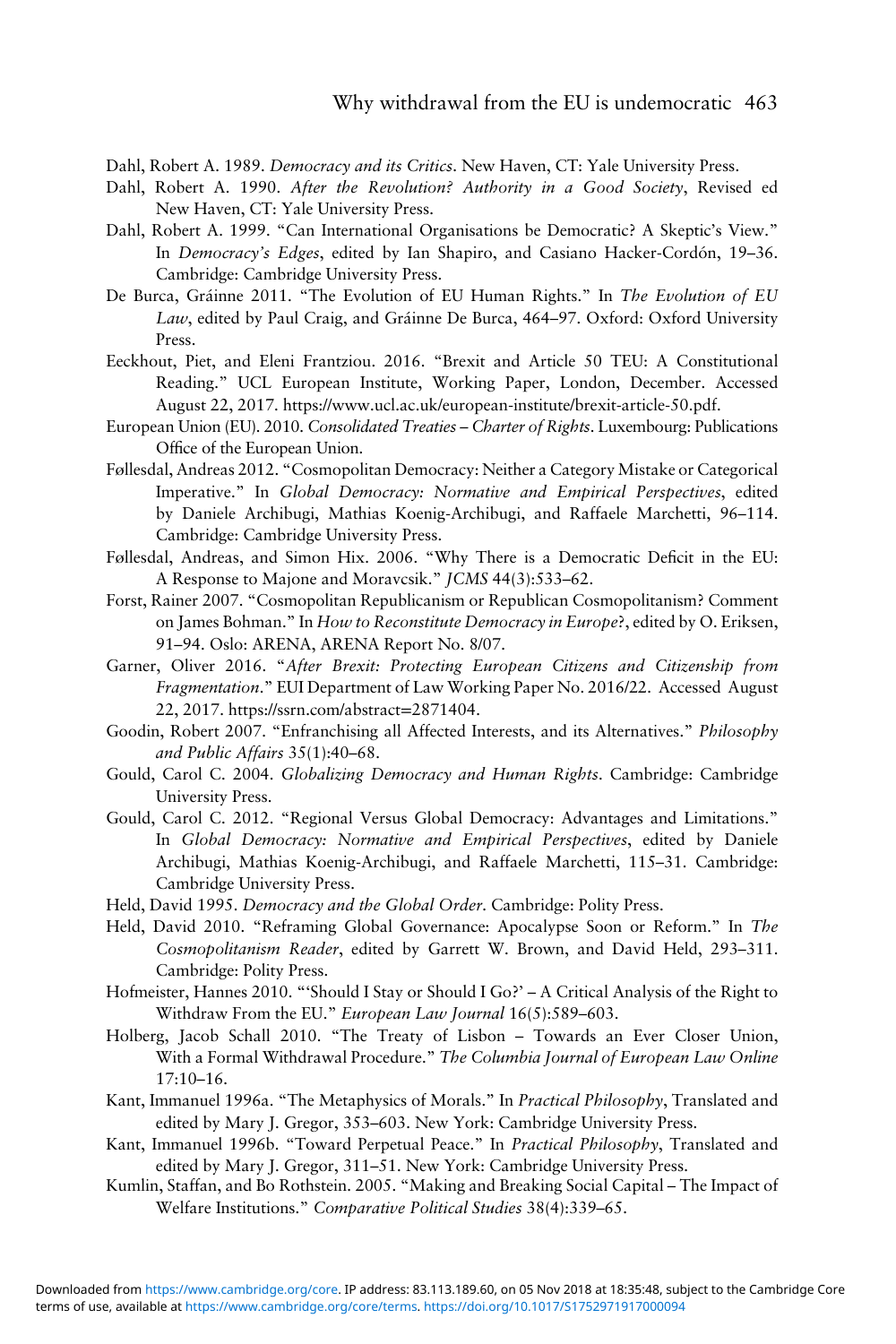- <span id="page-28-0"></span>Kymlicka, Will 1999. "Citizenship in the Era of Globalization: A Commentary on Held." In Democracy's Edges, edited by Ian Shapiro, and Casiano Hacker-Cordón, 112–26. Cambridge: Cambridge University Press.
- López-Guerra, Claudio 2005. "Should Expatriates Vote?" Journal of Political Philosophy 13(2): 216–234.
- Marchetti, Raffaele 2012. "Models of Global Democracy: In Defence of Cosmos-Federalism." In Global Democracy: Normative and Empirical Perspectives, edited by Daniele Archibugi, Mathias Koenig-Archibugi, and Raffaele Marchetti, 22–46. Cambridge: Cambridge University Press.
- McBride, Cillian 2010. "Postnationalist Democratization: Rethinking Nationality, Trust, and Accountability." In After the Nation, edited by Keith Breen, and Shane O'Neill, 161–76. Basingstoke: Palgrave Macmillan.
- McDonald, Kate 2012. "Global Democracy for a Partially Joined-Up World: Toward a Multilevel System of Public Power and Democratic Governance?." In Global Democracy: Normative and Empirical Perspectives, edited by Daniele Archibugi, Mathias Koenig-Archibugi, and Raffaele Marchetti, 183–209. Cambridge: Cambridge University Press.
- McDonald, Terry 2012. "Citizens or Stakeholders Exclusion, Equality and Legitimacy in Global Stakeholder Democracy." In Global Democracy: Normative and Empirical Perspectives, edited by Daniele Archibugi, Mathias Koenig-Archibugi, and Raffaele Marchetti, 47–68. Cambridge: Cambridge University Press.
- Mill, John Stuart 1991. "Considerations on Representative Government." In On Liberty and Other Writings, edited by J. Gray. New York: Oxford University Press.
- Miller, David 1995. On Nationality. Oxford: Oxford University Press.
- Miller, David 2009. "Democracy's Domain." Philosophy & Public Affairs 37(3):201–28.
- Miller, David 2010. "Against Global Democracy." In After The Nation, edited by Keith Breen, and Shane O'Neill, 141–60. Basingstoke: Palgrave Macmillan.
- Moore, Margaret 2009. "Is Patriotism an Associative Duty?" The Journal of Ethics 13(4): 383–399.
- Moravcsik, Andrew 2002. "In Defence of the 'Democratic Deficit': Reassessing Legitimacy in the European Union." JCMS 40(4):603–24.
- Näsström, Sofia 2011. "The Challenge of the All-Affected Principle." Political Studies 59(1): 116–134.
- Nicolaidis, Kalypso 2013. "European Demoicracy and its Crisis." JCMS 51(2):351–69.
- Olsen, Tore Vincents 2011. "The Political Constitution of the EU Citizen Rights Regime." Journal of European Public Policy 18(1):35–52.
- Pettit, Philip 1997. Republicanism: A Theory of Freedom and Government. Oxford: Oxford University Press.
- Pettit, Philip 2010. "A Republican Law of Peoples." European Journal of Political Theory 9(1): 70–94.
- Philpott, Daniel 1995. "In Defense of Self-Determination." Ethics 105(2):352–85.
- Rostbøll, Christian F. 2016. "Kant, Freedom as Independence, and Democracy." The Journal of Politics 78(3):792–805.
- Saunders, Ben 2011. "Defining the Demos." Politics, Philosophy & Economics 11(3): 280–301.
- Schumpeter, Joseph A. 1975. Capitalism, Socialism and Democracy. New York: Harper Torchbooks.
- Song, Sarah 2012. "The Boundary Problem in Democratic Theory: Why the Demos Should be Bounded by the State." International Theory 4(1):39–68.